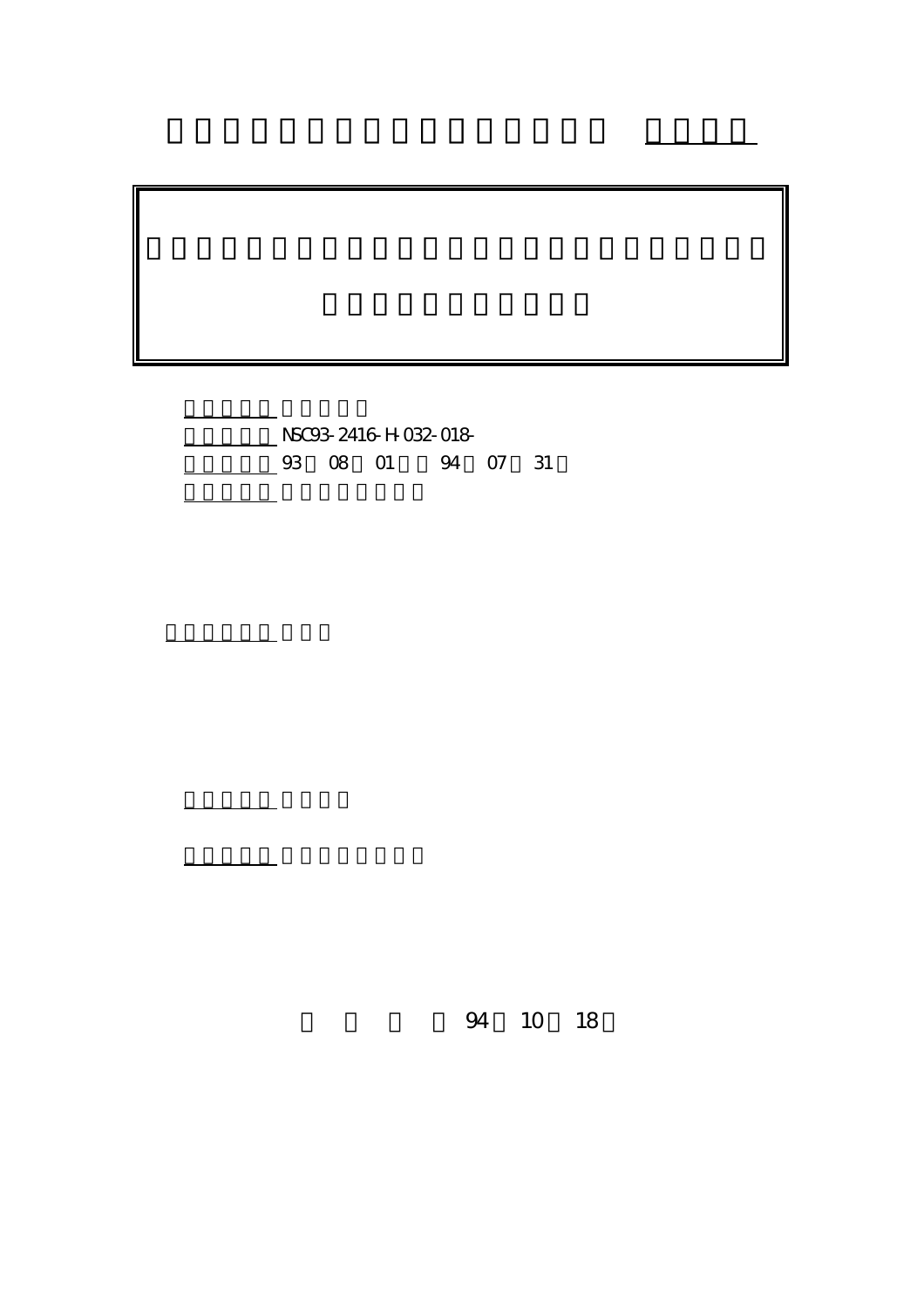# **ACCOUNTING CHOICE DETERMINANTS OF THE DEFERRED TAX ALLOWANCE ACCOUNT: AN EARNINGS MANAGEMENT PERSPECTIVE**

## **ABSTRACT**

The research is designed to identify accounting choice variables that influence managers' decisions to change the level of the deferred tax asset valuation allowance. Positive accounting theory forms the basis for the analysis. Only firms that change the valuation allowance are included in the empirical analysis. The results indicate that it is difficult to justify realizability of deferred tax assets attributable to net operating loss carryforwards, tax credit carryforward, and, partially, deferred compensation, probably because the realization period is long. The findings also indicate that closeness to debt constraints and political costs do not seem to provide any impetus for earnings management. On the other hand, managers of firms with bonus plans tied to income are more likely to report a large valuation allowance (decreasing income) when the lower bonus threshold is binding. The results provide consistent support for the idea that firms attempt to take a "big bath" rather than smooth their income in years when their earnings are below a normal earnings level. That is, managers take optional loss charges in a bad year to clear the way for stronger profits (and bonuses) in future years. The findings of this paper can provide insights into whether it is an appropriate accounting policy to give management considerable discretion to choose the level of the valuation allowance.

*Key words*: Deferred taxes, valuation allowance, earnings management.

*Data Availability*: Data used in this study are publicly available from those sources identified in the paper.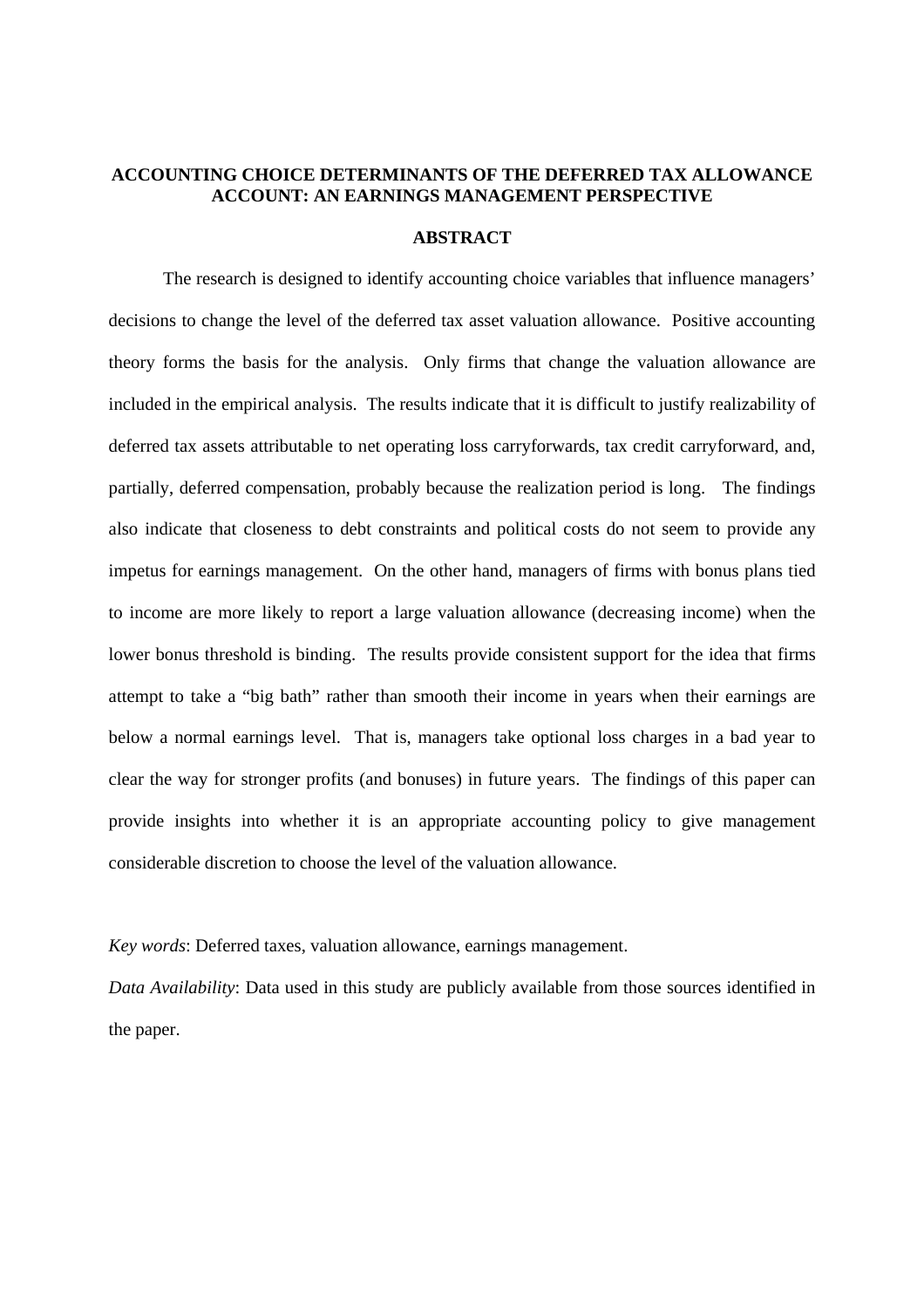### **I. INTRODUCTION**

The purpose of this study is to identify accounting choice variables that are significant determinants of the valuation allowance for deferred tax assets under Statement of Financial Accounting Standards (SFAS) No. 109, "Accounting for Income Taxes." The Statement substantially changes the accounting and reporting of deferred tax activities. Specifically, SFAS No. 109 permits the recognition of all deferred tax assets (including those generated by deductible temporary differences, operating loss carryforwards, and tax credit carryforwards), subject to the reduction by a valuation allowance if it is *more likely than not* that some portion or all of the deferred tax assets will not be realized. From year to year, managers must make an assessment to determine whether to record or adjust the deferred tax asset and valuation allowance accounts. Several observers (e.g., Miller & Skinner, 1998; Visvanathan, 1997, 1998) had indicated that the valuation allowance can be an instrument for earnings management because any changes in the valuation allowance affect income from continuing operations, and SFAS No. 109 considers future profitability of the firm as a whole, which involves a considerable amount of subjectivity.

Positive accounting theory forms the basis for the analysis. The analysis includes investigation of the relationships among observed valuation allowance changes and closeness to debt constraints, thresholds of income-based bonus plans, political sensitivity, "big bath" approach, and income smoothing. Regression analysis is used to determine which factors influence managers' decisions to change the level of the valuation allowance. The sample utilized in this study includes all publicly traded firms in the Compact Disclosure database that recorded deferred tax assets within a four-year period ended December 31, 2003. Only firms that change the valuation allowance are included in the empirical analysis.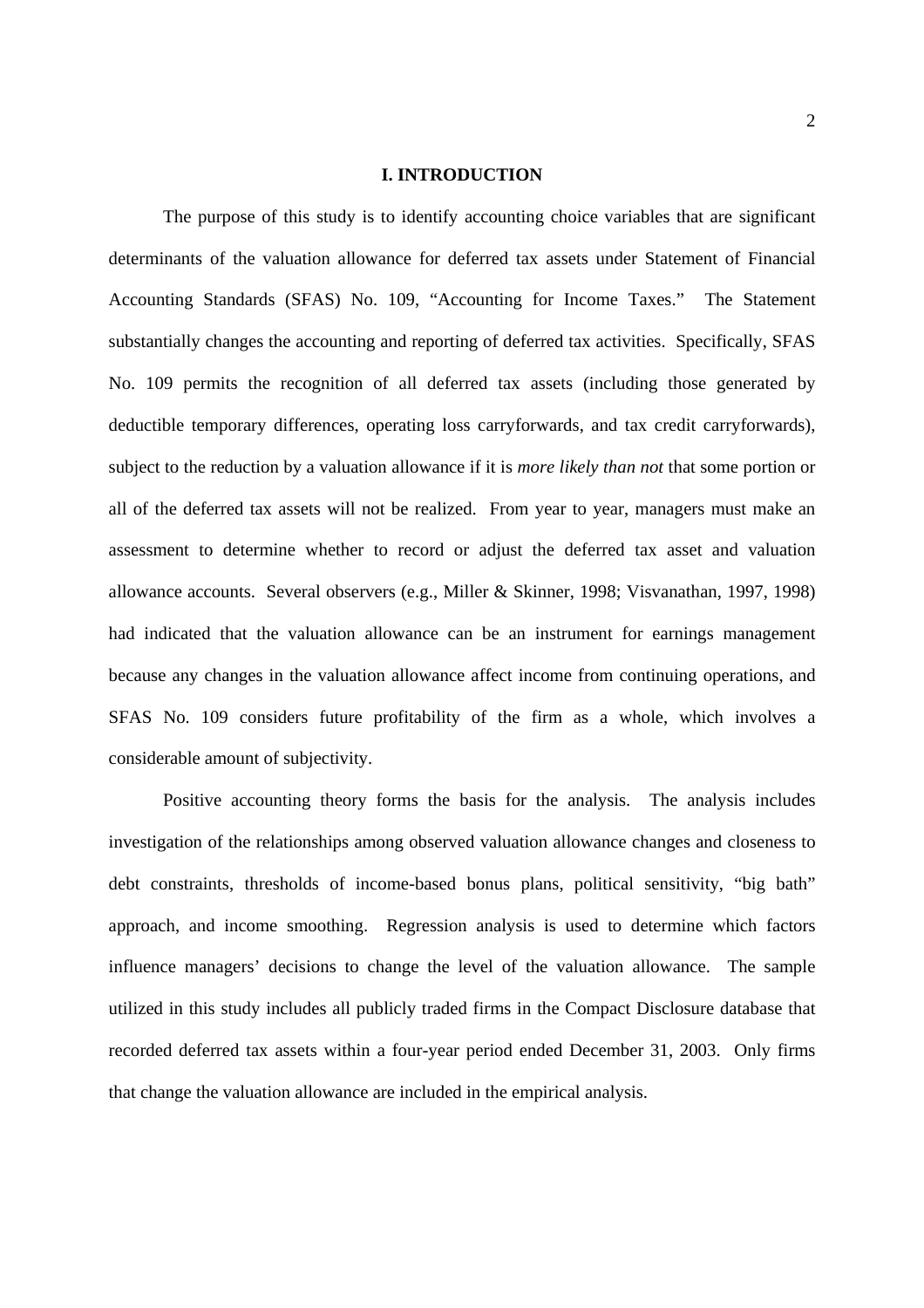The results suggest that it is difficult to justify realizability of deferred tax assets attributable to net operating loss carryforwards, tax credit carryforwards, and temporary differences associated with deferred compensation, probably because the realization period is long. The findings also indicate that closeness to debt constraints and political costs do not seem to provide any impetus for earnings management. However, the findings of this study provide some support for the hypothesis that managers of firms with bonus plans tied to income are more likely to choose a larger valuation allowance when the lower bonus threshold is binding. Specifically, this study found that firms attempt to take a "big bath" rather than smooth their income in years when their earnings are below a normal earnings level. Overall, the results show that a good deal of variation in the valuation allowance is explained by the "big bath" motivation.

The results of this study are consistent with the earlier research. A review of prior research indicates that few studies specifically tested earnings management in the context of valuation allowance. Miller and Skinner (1998) used a sample of 200 firms that took large Other Post-Employment Benefit (OPEB) charges when they adopted SFAS No. 106, "Employers' Accounting for Post-Retirement Benefits Other Than Pensions." The authors found no direct association between changes in the valuation allowance and either changes in leverage or a proxy for the incentive to smooth earnings. Using firms in the Standard & Poor's 500 index, Visvanathan (1997, 1998) also found no support for the debt/equity or income smoothing hypothesis. Different from Miller and Skinner (1998) and Visvanathan (1997, 1998), Chao, Kelsey, Horng, and Chiu (2004) explored the significant determinants of the deferred tax asset valuation allowance using a sample of large as well as small U.S. public firms. They found that valuation allowances appeared to vary inversely with earnings, suggesting that firms attempted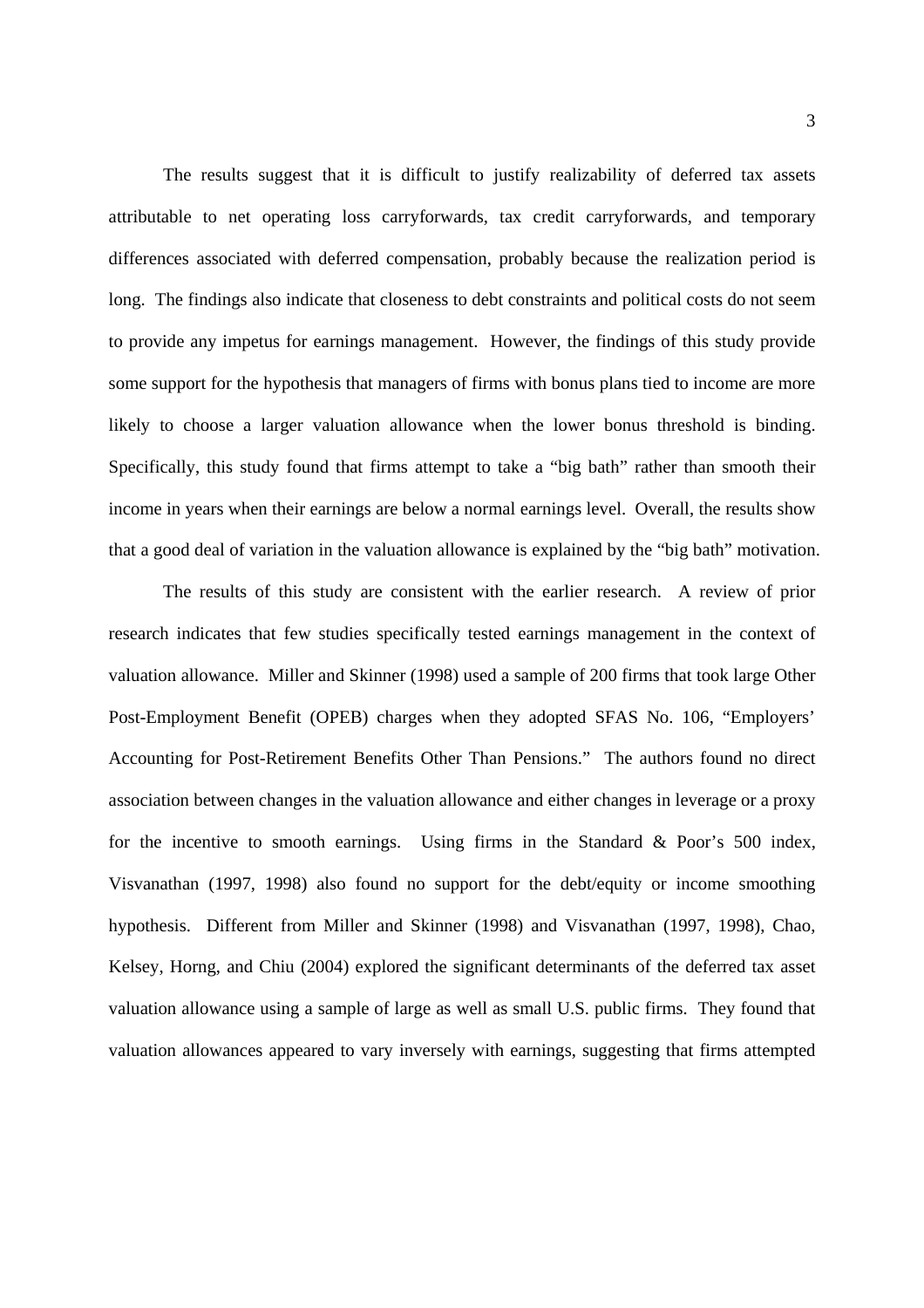to take a "big bath" rather than smooth their income in years when their earnings were below a normal earnings level.

This study expands on the extant research in two substantive ways. First, this paper examines an accounting choice indicator, thresholds of bonus plans, as a determinant of valuation allowances that have not been considered in previous studies on SFAS No. 109. Second, in contrast to previous research that examined the aggregate level of deferred tax assets, this study performs a more focused analysis by examining the components of deferred tax assets (e.g., deductible temporary differences, operating loss carryforwards, tax credit carryforwards). The results could provide insights into the types of deferred tax assets that are most likely to be reserved.

 The remainder of this paper is organized as follows. The first section summarizes the relevant accounting requirements for deferred tax asset measurement. The second section presents the research hypotheses. The third section describes the variables used in this study. The fourth section presents a brief discussion of the sample selection and provides a descriptive overview of the sample. The fifth section reports the findings. Summary and conclusions are provided in the final section.

### **II. HYPOTHESES DEVELOPMENT**

Positive account theory (see Watts & Zimmerman, 1986), a subset of Jensen and Meckling's (1976) agency theory, provides an explanation of managers' accounting choices and establishes the existence of motives for earnings management. Based on the accounting choice literature, a number of variables (closeness to debt covenant restrictions, thresholds of bonus plans, political sensitivity, "big bath" behavior, and income smoothing) are hypothesized to affect managerial discretion over the valuation allowance.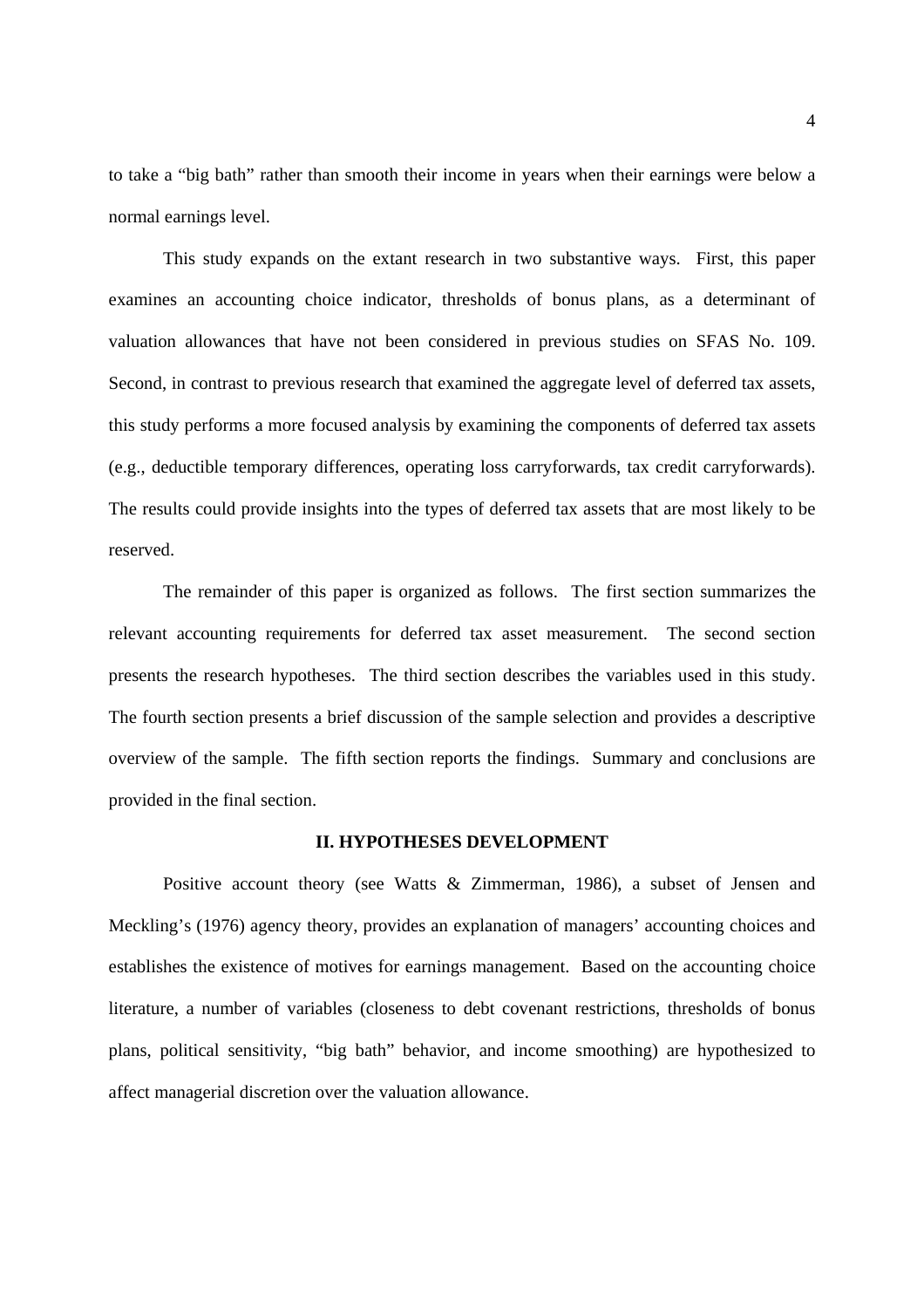#### **Debt/Equity**

The debt/equity hypothesis  $(H_1)$  suggests that managers of firms facing higher contracting and monitoring costs of debt are more likely to make income-increasing accounting decisions than managers of firms facing lower contracting and monitoring costs of debt. Specifically, increases in earnings ease dividends, interest coverage, and leverage restrictions. If the debt/equity hypothesis can be used to explain managerial discretion over the valuation allowance, then it can be argued that managers of firms that are closer to violating the accounting-based constraints contained in debt covenants have stronger incentives to choose to reduce the valuation allowance (and increase income). To test this prediction, the proxy used in this study for restrictiveness of debt covenants is leverage (debt/equity). Thus, the initial hypothesis to be tested, stated in the alternative form, is:

H1: *Ceteris paribus*, managers of firms with higher leverage are more likely to choose a smaller valuation allowance.

# **Bonus Plan Thresholds**

The details of the bonus calculations vary across plans. Specifically, bonus plans usually provide a maximum amount of compensation, normally some portion of reported earnings over a target level of income, which can be transferred to the "bonus pool" from which bonuses are paid. If reported earnings are less than the target measure, no bonuses can be granted. Thus, managers' incentives to report the magnitude of earnings in a given year may vary with these details of bonus calculations. Prior studies (e.g., Healy, 1985) have posited that managers are more likely to choose income-decreasing accounting procedures when their bonus plan upper or lower bounds are binding, and income-increasing procedures when these bounds are not binding. This suggests that managers of firms with bonus plans tied to income are more likely to choose to record a large valuation allowance when the upper or lower bonus threshold is binding, and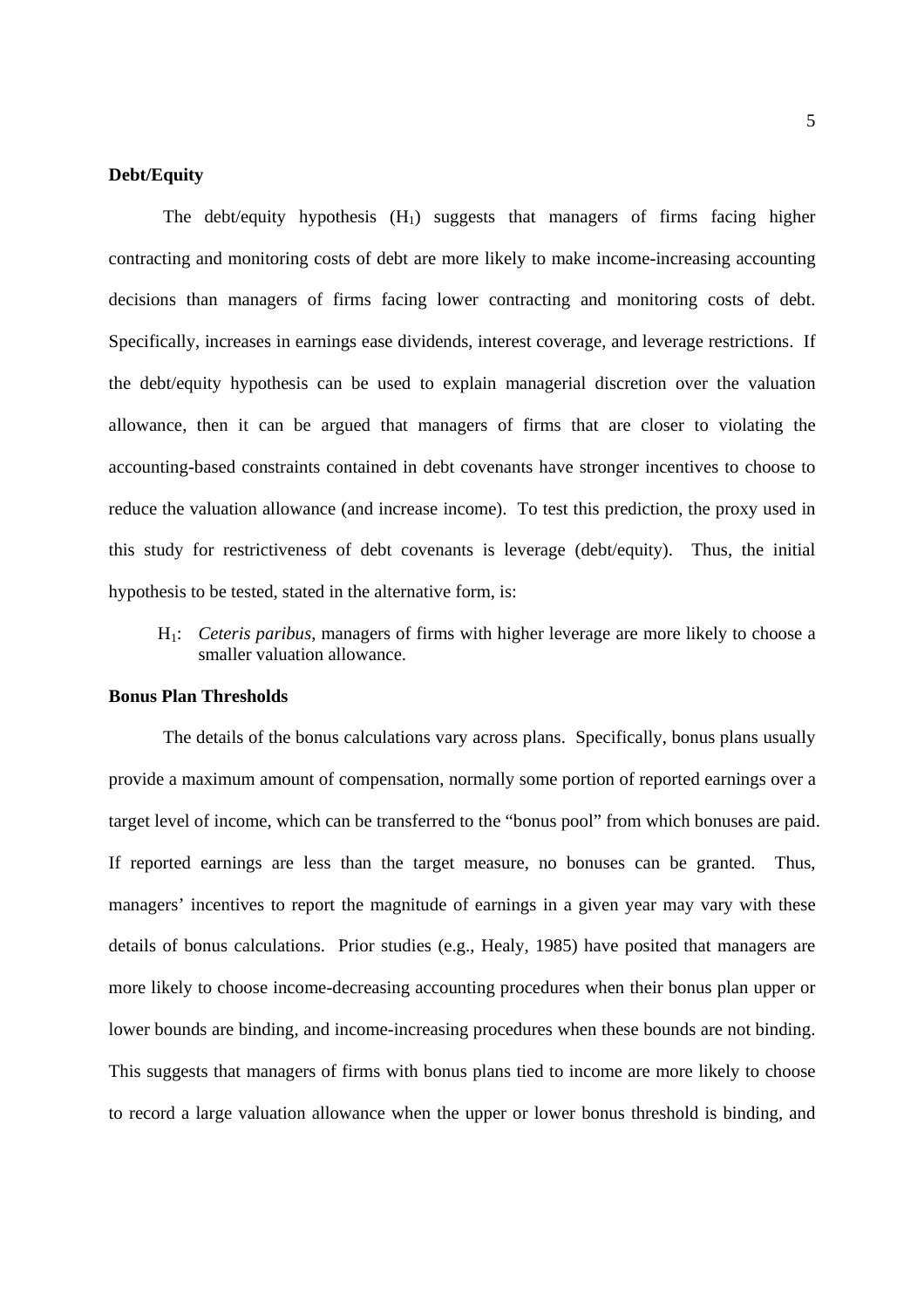record a small valuation allowance when both the lower and the upper bounds are not binding. Accordingly, the two modified bonus plan hypotheses, stated in alternative form, are:

- H2a: *Ceteris paribus*, among firms with bonus plans tied to income, there is a negative relation between valuation allowance and the difference between the upper bonus threshold and operating earnings, conditional on meeting the lower bonus threshold.
- H2b: *Ceteris paribus*, among firms with bonus plans tied to income, there is a positive relation between valuation allowance and an indicator variable for whether operating earnings are below the lower bonus threshold.

# **Political Costs**

The political costs hypothesis  $(H_3)$  suggests a positive relationship between political sensitivity and the probability of adopting accounting procedures that decrease reported earnings. The political costs imposed on the firms are a function of their size because larger companies are more visible and, therefore, more subject to government scrutiny and wealth transfers. Since accounting numbers, specifically reported earnings, are hypothesized to influence the actions of regulatory agencies, managers of large firms may have an incentive to make income-decreasing accounting decisions in order to avoid political attention. If the political costs hypothesis can be used to explain managerial discretion over the valuation allowance, then it can be argued that managers of larger, more visible firms have greater motivation to choose a larger valuation allowance (decreasing income) compared to managers of smaller firms. The third hypothesis to be tested, stated in the alternative form, is:

H3: *Ceteris paribus*, managers of larger firms are more likely to choose a larger valuation allowance.

#### **Big Bath**

The big bath hypothesis  $(H_4)$  suggests that firms "save up" discretionary losses or accruals and then record several in a period in which the firm has already experienced below normal earnings. In other words, if a manager cannot manipulate earnings to reach a "target"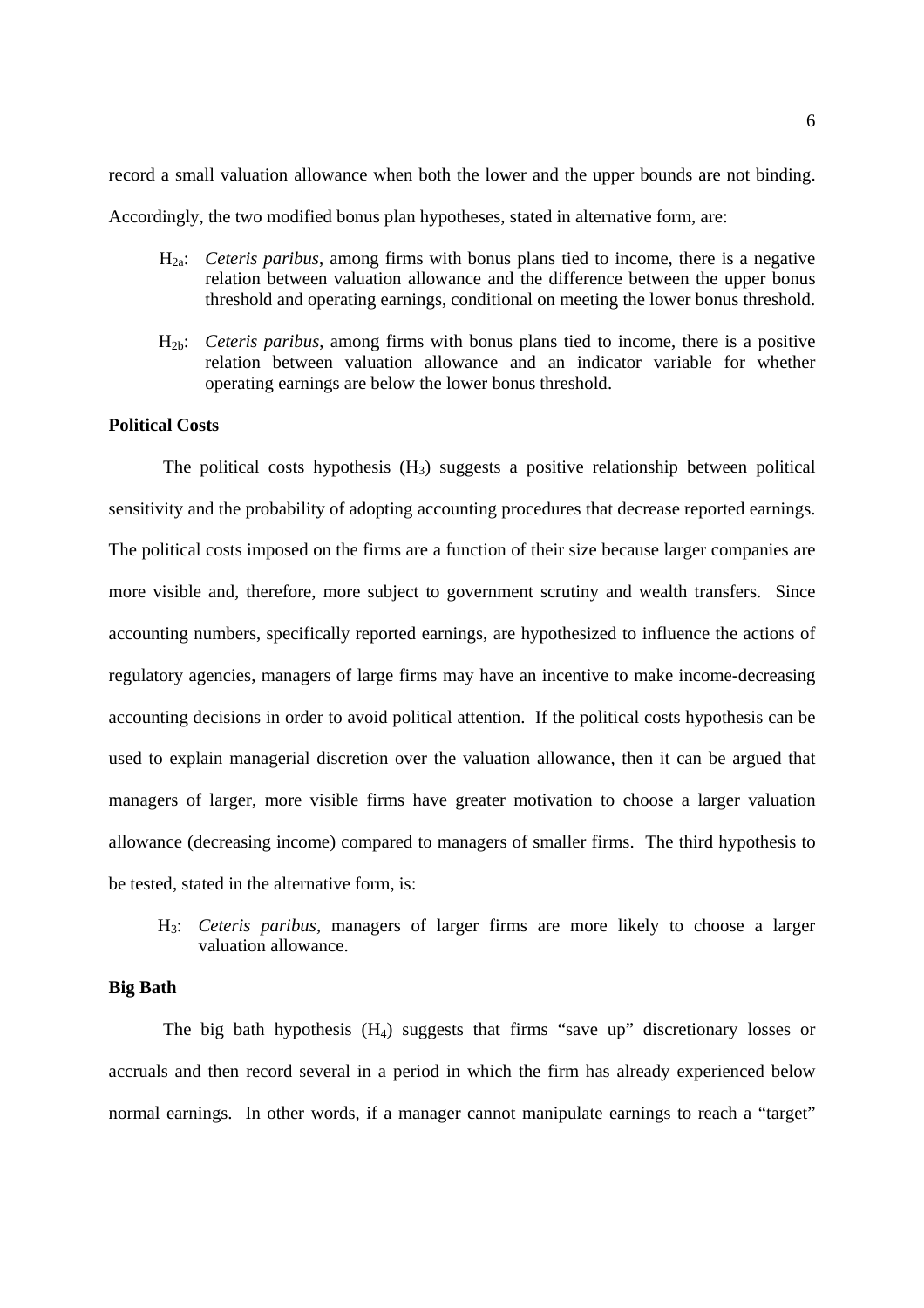level, he/she will attempt to decrease current earnings in favor of increasing future earnings and, therefore, future bonuses. Because increases (decreases) in the valuation allowance decrease (increase) income, companies with a decline in earnings are predicted to choose to increase the valuation allowance. For purposes of this study, the "target" level of income is defined as the prior years' reported earnings. This leads to the second hypothesis to be tested, stated in the alternative form:

H4: *Ceteris paribus*, managers of firms for which current period earnings are negative and lower than the prior year's reported earnings are more likely to choose a larger valuation allowance.

# **Income Smoothing**

The income smoothing hypothesis  $(H_5)$  suggests that managers use their accounting discretion to reduce the magnitude of the deviation of reported earnings from an earnings number that is "normal" or "expected" for the firm. This study, similar to Miller and Skinner (1998) and Visvanathan (1997, 1998), treats earnings management as an empirical issue and tests income smoothing without exploring why firms engage in this activity. If the income smoothing hypothesis can be used to explain managerial discretion over the valuation allowance, then it can be argued that managers of firms are more likely to choose to decrease the valuation allowance (and increase income) in years when earnings are temporarily depressed and to increase the valuation allowance (and decrease income) in years when earnings are temporarily high. The third hypothesis to be tested, stated in the alternative form, is:

H5: *Ceteris paribus*, changes in earnings (exclusive of valuation allowance effects) are positively correlated with changes in valuation allowance.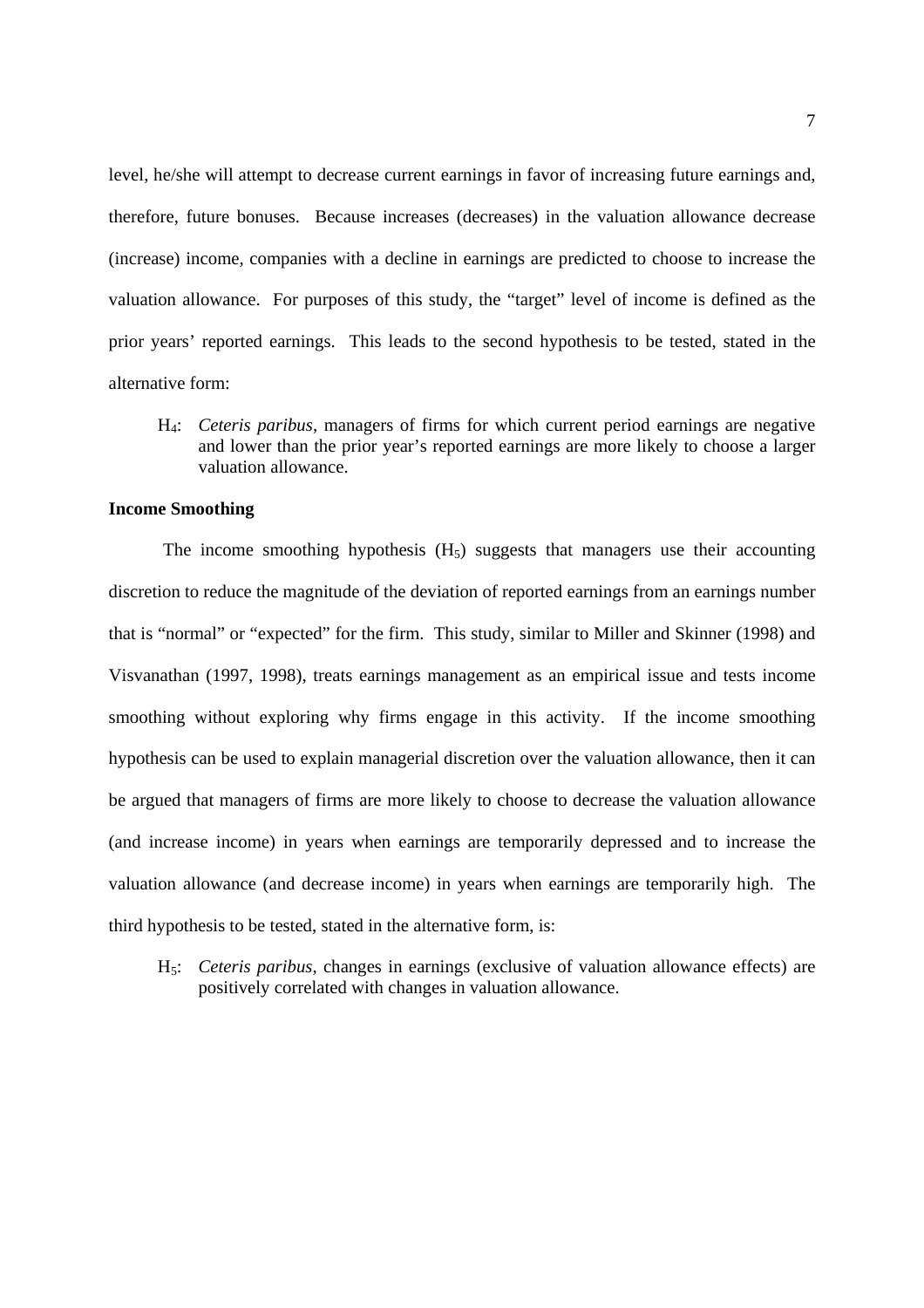### **III. VARIABLES MEASUREMENT**

Among the variables hypothesized to affect managerial discretion over the valuation allowance are: closeness to debt covenant restrictions, "big bath" approach, and income smoothing. These variables are proxied in the model as follows.

### **Dependent Variable**

To test the hypotheses, the dependent variable (DTVA) is measured as the change in the deferred tax asset valuation allowance divided by the deferred tax asset. An analysis of changes in the valuation allowance is informative because it provides evidence on whether and how managers of a given firm change the allowance from one year to the next, which is central to the research hypotheses in this study. This variable is gathered from the Compustat database.

# **Independent Variables**

The debt/equity hypothesis  $(H_1)$  was tested using the leverage variable (LEV), which is defined as the firm's ratio of the book value of total debt to the book value of shareholders' equity at year-end. This variable was used as a proxy for closeness to debt covenant restrictions and was gathered from the Compustat database.  $H_1$  asserts that LEV is negatively related to DTVA.

 Some support for the use of the debt/equity proxy was provided by Duke and Hunt (1990) and Press and Weintrop (1990). Duke and Hunt (1990) found that the debt/equity ratio was positively related to the existence and tightness of three common debt covenant restrictions (related to retained earnings, working capital, and net tangible assets). Press and Weintrop (1990) reported that, for firms with accounting constraints in their debt agreements, the ratio of total debt to the book value of shareholders' equity was correlated with proximity to the actual leverage constraint in debt covenants.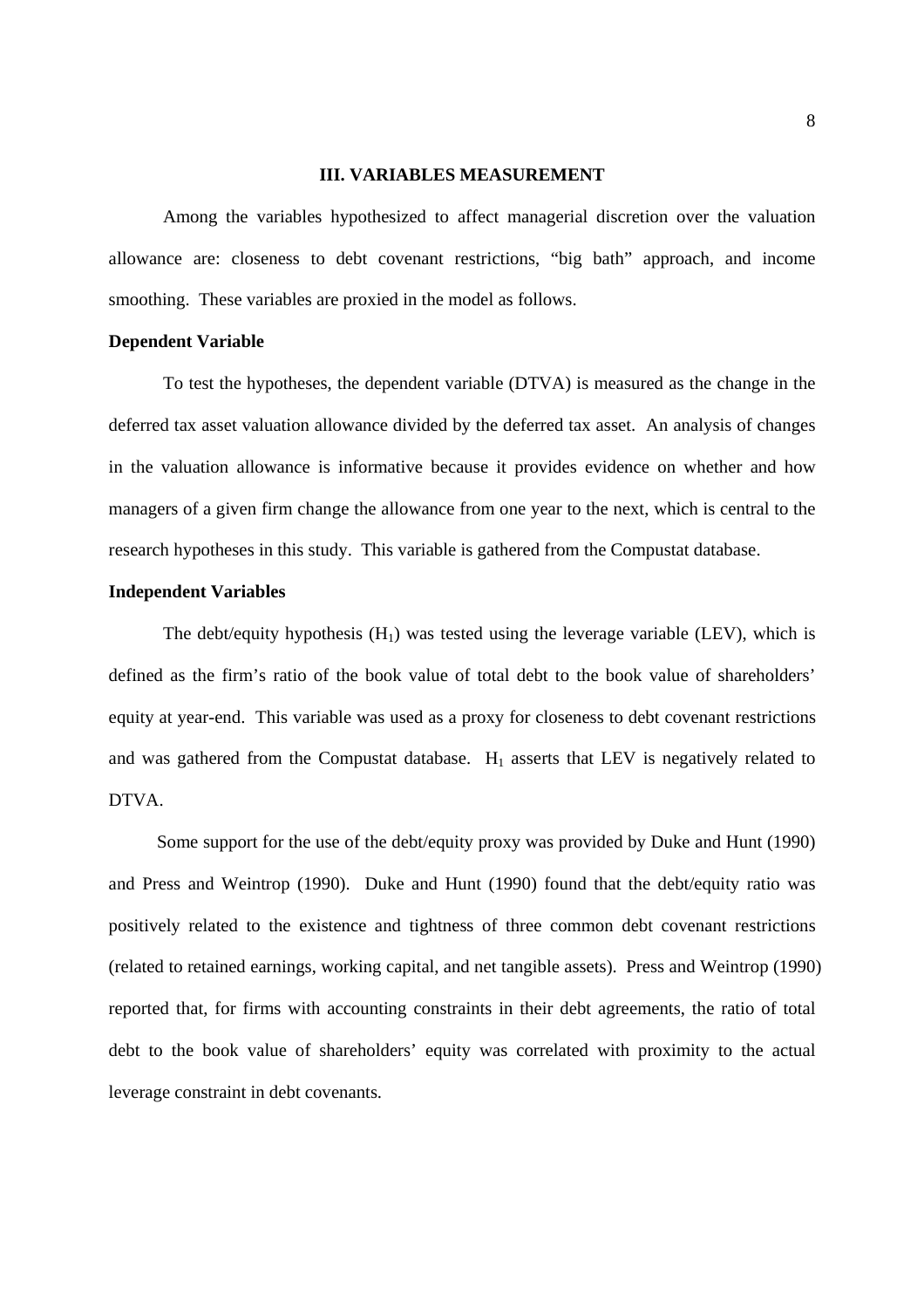The influence of bonus plans on DTVA may vary with the magnitude of earnings. Specifically, managers of firms with bonus plans tied to income are more likely to choose to record a large valuation allowance when the upper or lower bonus threshold is binding, and record a small valuation allowance when both the lower and the upper bounds are not binding. The relation between the deferred tax asset valuation allowance and bonus plan incentives will be tested using the measures of the implied threshold effects developed by Bartov (1993).<sup>1</sup> His definition of the upper bound effect as the distance from the upper bonus threshold means that the variable is increasing negative as pre-tax earnings rise above the upper threshold and increasing positive as pre-tax earnings fall below the threshold. Following this perspective, BONUSUPP measures the difference between the upper threshold and operating earnings (i.e., a before-tax income number), conditional on the existence of the earnings-based bonus plan as well as meeting the lower threshold,  $2$  while BONUSLOW is a dummy variable coded one if the firm maintains a management bonus plan that is based on reported income and if operating earnings fall below the lower bonus threshold, and zero otherwise.<sup>3</sup> Similar to Bartov (1993), lower and upper thresholds of (5 percent, 10 percent), (10 percent, 20 percent), and (20 percent, 30 percent) of the firm's market value of equity will be tested, respectively. The variables BONUSUPPand BONUSLOW will be used to test  $H<sub>2a</sub>$  and  $H<sub>2b</sub>$ , respectively. A negative (positive) relationship between BONUSUPP (BONUSLOW) and DTVA is predicted.

-

<sup>&</sup>lt;sup>1</sup> Bartov (1993) defined the lower and upper bounds of the bonus plan as a percentage of the firm's market value of equity (MV) at the beginning of the year. He tested lower and upper bonus thresholds  $(X, Y)$  of (5 percent, 10) percent), (10 percent, 20 percent), and (20 percent, 30 percent). If pre-tax income exceeds X percent of MV, then  $BONUSUPP = (Y^*MV - pre-tax income) / MV$ ; otherwise BONUSUPP takes the value zero. If pre-tax income is less than X percent of MV, then BONUSLOW is equal to one; else BONUSLOW is coded zero.

 $2^2$  The income-smoothing effect and the bonus-plan effect partially overlap. Thus, one must be controlled for the other in the cross-sectional analysis. For instance, if operating earnings are up from last year and also above the upper bound of the bonus plan, managers may choose to record a large valuation allowance to bring the reported earnings closer to either last year's earnings (the income-smoothing effect) or to the upper bound of the bonus plan (the bonus-plan effect).

 $3$  This variable also partially captures the "big bath" phenomenon: if a firm has a loss, managers will increase the loss by recording a large valuation allowance. However, this is not a problem because no inferences are drawn about the validity of the bonus plan hypothesis.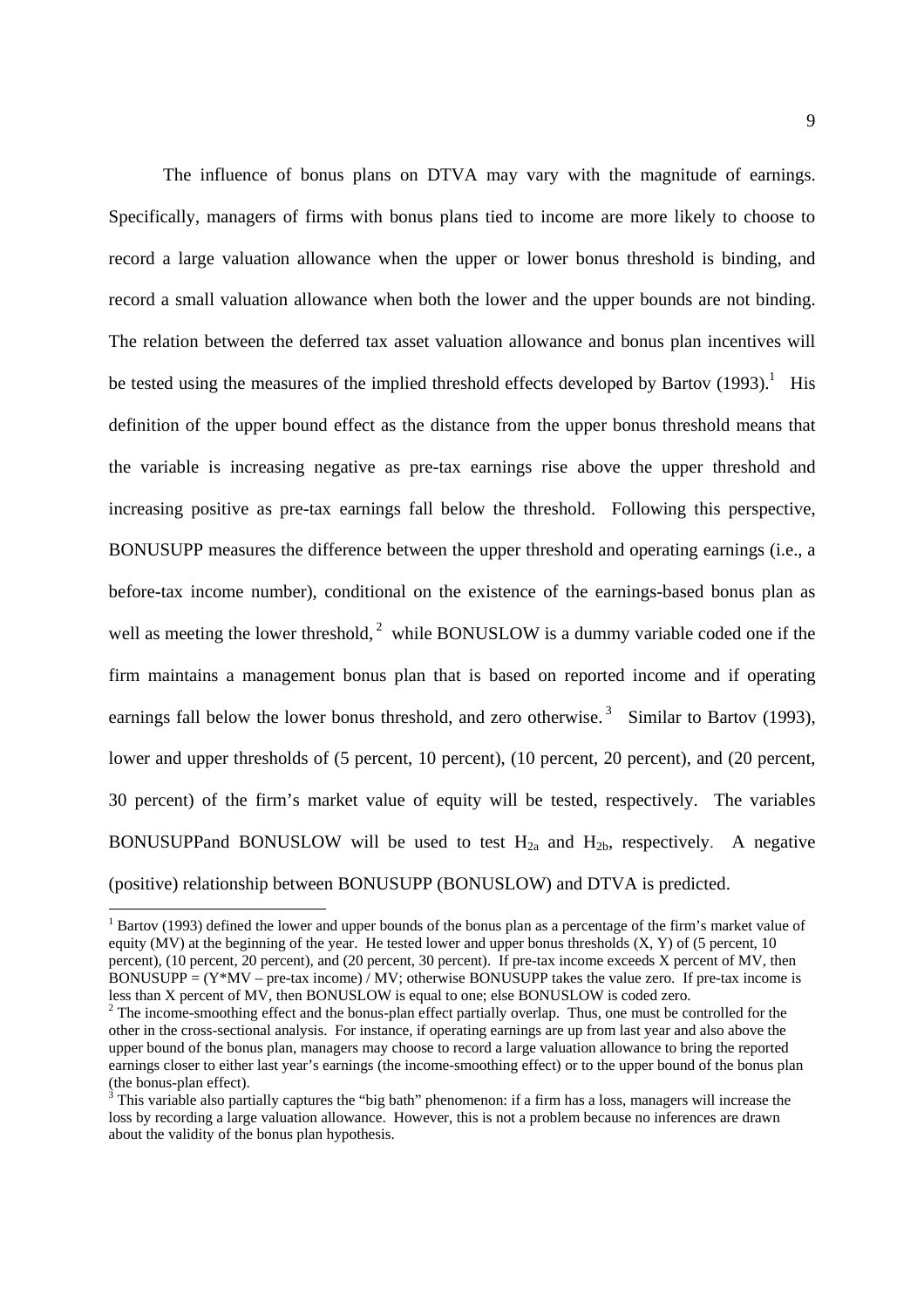Firm size is the most commonly used proxy for political sensitivity. Although other proxies for the political costs have been tried, some simultaneously (e.g., Meyer, Karim, & Gara, 2000), none has been uncritically acclaimed. Most of these proxies also suffer from the problem that they are expost measures of political costs. Thus, the political costs hypothesis  $(H_3)$  was tested using firm size as a measure of political costs.

With respect to political sensitivity as put forth in  $H_3$ , firm size (SIZE) is measured as the firm's market value of common stock at year-end (MV). This variable is gathered from the Compustat database. SIZE is expected to be positively associated with DTVA. Sensitivity of the results to other measures of firm size, such as total assets (TA) and net sales (NS), is assessed because there is no reason to choose one measure of size over another.

Operationalizing when a firm is likely to take a "big bath" is a difficult task. Under the big bath hypothesis  $(H_4)$ , the usual prediction is that firms will record discretionary losses and accruals in the same period when reported earnings are negative and at a level lower than that in the prior year. Therefore, this study adopts a comparison of current period operating earnings to the prior year's operating earnings, defining an indicator variable BBATH that is coded one if current period operating earnings are negative and lower than the prior year's operating earnings, and zero otherwise. The indicator variable BBATH is designed to capture the firms pursuing a big bath strategy.

 H4 asserts a positive relationship between BBATH and DTVA. Managers are more likely to choose to increase the deferred tax asset valuation allowance (and decrease income) when BBATH equals one, indicating a historically low level of operating earnings. Data on the dummy variable BBATH are available from the Form 10-K filings or the Compustat database.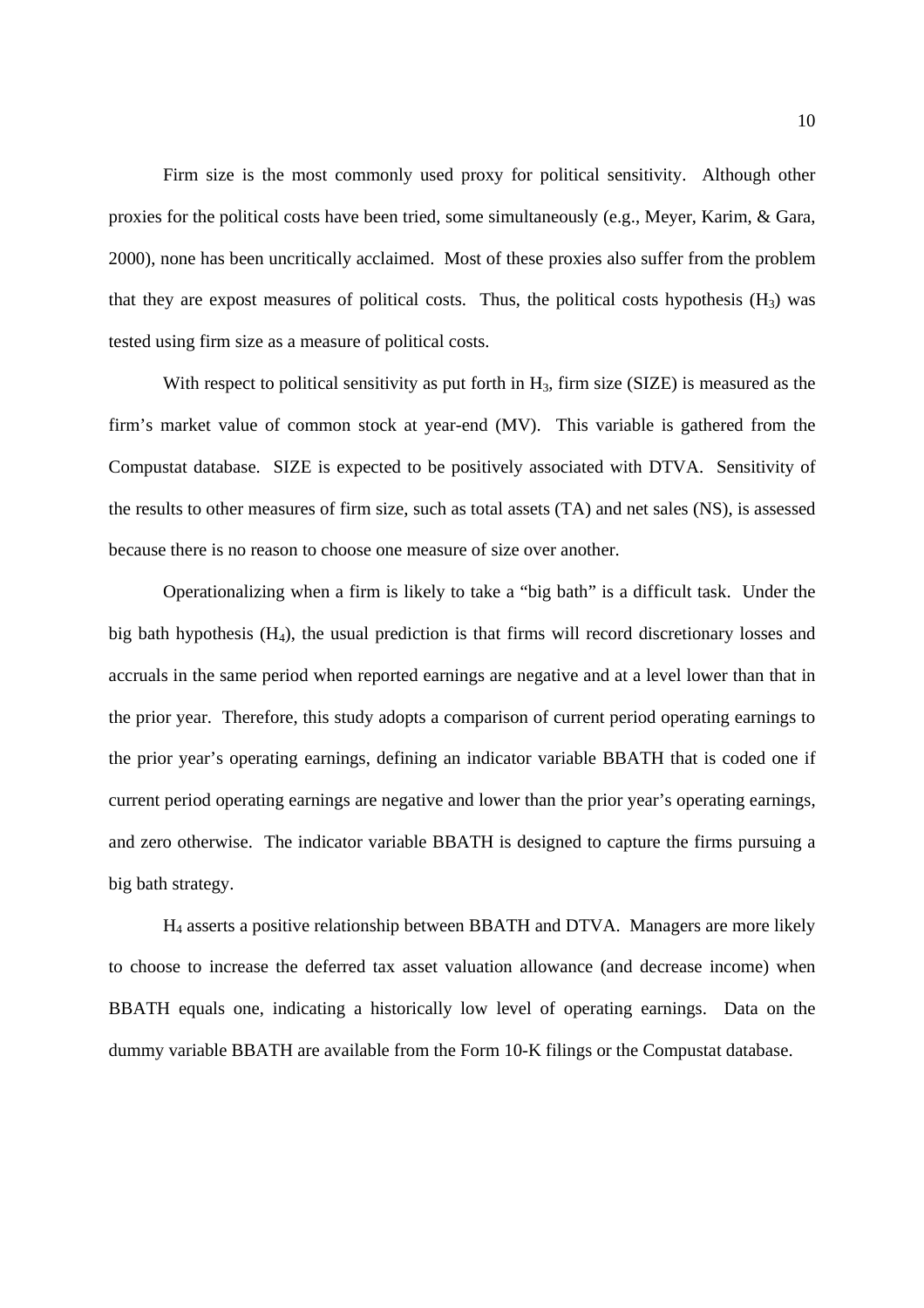To test the income smoothing hypothesis  $(H<sub>5</sub>)$ , a desired or target level of income must be specified. Tests for income smoothing typically assume that the target for smoothing is the prior year's earnings (operating income or net income). Bartov (1993), relying on Archibald (1967) and White (1970), justifies the use of the prior year's earnings for two reasons: (1) It is relatively simple, and (2) it appears more realistic than other definitions, which require managers to achieve constant annual growth rates. To date, there is no evidence that a more complicated or more widely used target measure provides a better model of income-smoothing behavior. Therefore, this study uses the prior year's operating earnings, excluding the effect of changes in deferred taxes, as the target income measure.

The difference between current year's operating income and the target income level (i.e., the prior year's operating earnings) represents the amount of discretionary income or loss that a firm must recognize in order to reach its desired level of earnings. For tests of  $H<sub>5</sub>$ , change in current period operating earnings is divided by total assets to form the variable EARN. Data on current period operating earnings and total assets are gathered from the Form 10-K filings or the Compustat database.  $H_5$  predicts that EARN is positively associated with DTVA.

## **Control Variables**

 Due to the potential differences in the relationships between the components of deferred tax assets and the valuation allowance, the sources of deferred tax assets are disaggregated into four categories: net operating loss carryforwards (NOL), and other carryforwards such as tax credit carryforwards (OC), temporary differences related to other postretirement benefits (OPEB) and deferred compensation (DC). These four components are identified based on previous research of frequently cited components. Net operating loss carryforwards and tax credit carryforwards are a source of deferred tax assets because a firm can offset current losses against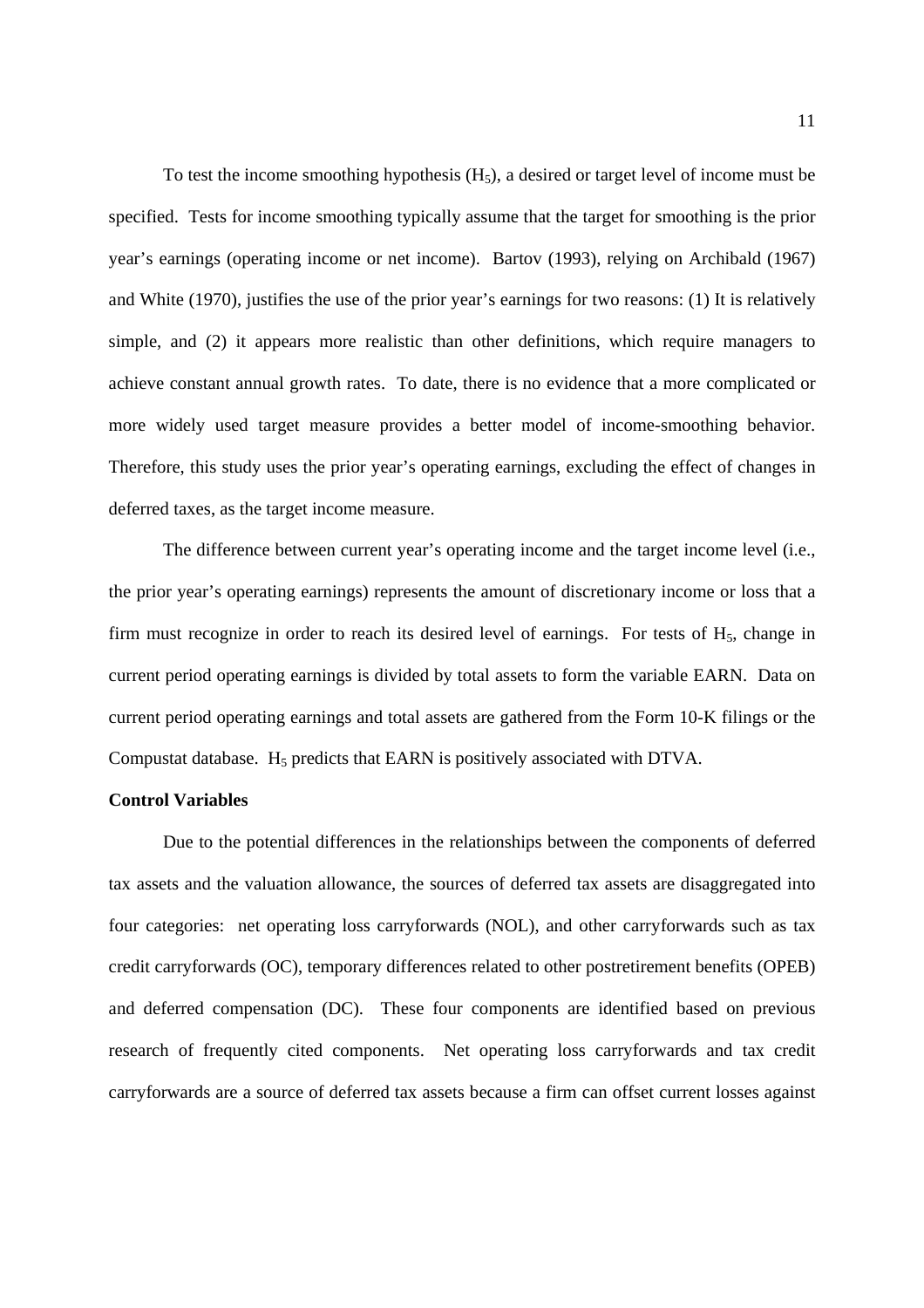future taxable income. The change in each of the specific components of deferred tax assets from one year to the next is deflated by lagged deferred tax assets in the cross-sectional analysis. A positive relation between DTVA and the proportion of deferred tax assets that result from NOL and OC, respectively, is expected. For the other components of deferred tax assets, no sign prediction about the relation with DTVA is made. OPEB and DC are included only as controls. A significant, positive coefficient on a component of the deferred tax asset would indicate that it is difficult to justify realizability of the deferred tax asset. On the other hand, a negative coefficient would suggest that firms could more easily justify realizability. Data on NOL, OC, OPEB, and DC are available from the Form 10-K filings.

#### **IV. SAMPLE SELECTION AND DATA DESCRIPTION**

 A search of all firms included in the Compact Disclosure database is used to identify companies that recorded deferred tax assets in any event year within a four-year period ended December 31, 2003, regardless of whether they recorded a deferred tax asset valuation allowance. The search is performed on the text string "deferred tax asset." The entire population of deferred tax asset firms must be included because companies are required to report their valuation allowance position whether they record a zero or positive value for this account.

 To be subsequently included in the sample, firms must (1) have SIC codes among 2000- 3999, 5000-5999, and 7000-8799, (2) use December 31 as their year-end, (3) have a deferred tax asset/total asset ratio of at least 0.01 for the years ended 2001-2003, and (4) have detailed disclosures relating to the components of the deferred tax asset and valuation allowance for the years ended 2001-2003. The SIC code restriction is used to exclude firms in the regulated industries (e.g., utility, transportation, insurance, financial services) from the sample because these firms may behave differently as a result of the added incentives and limitations associated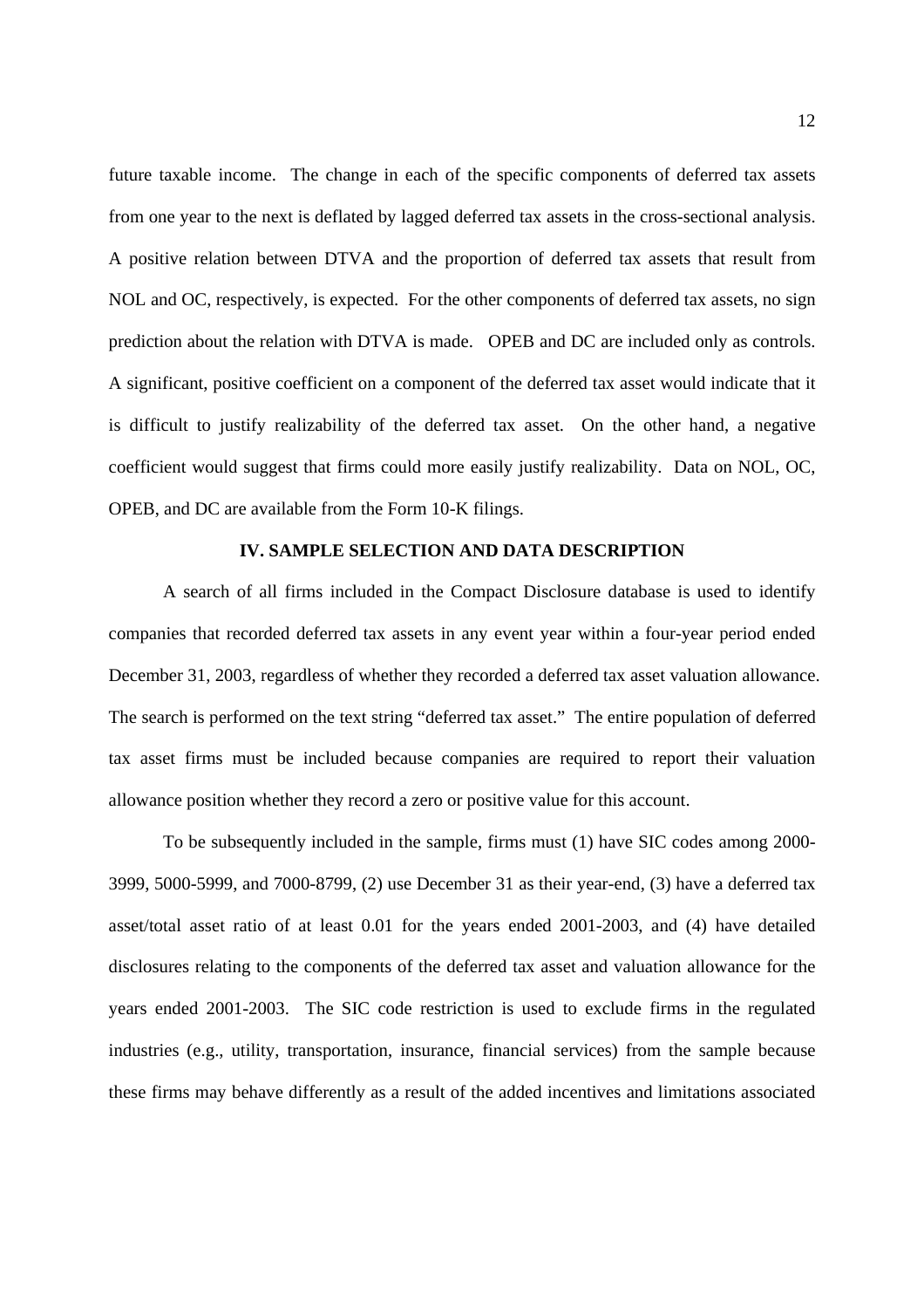with regulation. Firms that are acquired or merged are also excluded. Using calendar year-end criterion in selecting the sample eliminates potential bias associated with differing time periods such as varying economic circumstances. The restriction on deferred tax asset/total asset ratio is used to ensure that sample firms have at least a minimum level of deferred tax assets relative to total assets on their balance sheets. Limiting the sample with these criteria, 465 firms remain resulting in 1,395 firm-year observations for the three-year period ended December 31, 2003.

Data were collected from the Compustat database and from annual reports/Form 10-K filings and proxy statements found on the SEC's EDGAR and Lexis-Nexis databases. All variables used in this study were gathered for the years ended 2001-2003.

Table 1 presents the industry information about the sample. The breakdown indicates a fairly even distribution across the various industries, with only two industries containing more than 10% of the sample firms. These industries are business services (10.97%) and industrial machinery and equipment (10.75%). Moreover, the full sample was compared to the industry classifications of the entire original population. The sample of firms and industries is not significantly different from the entire population.

Descriptive statistics for the variables of interest in 2001, 2002, and 2003 are presented in Tables 2, 3, and 4, respectively.  $4$  Only firms that changed the valuation allowance were included in the empirical analysis. The analysis of changes in the valuation allowance provides evidence on whether and how managers of a given firm change the allowance from one year to the next, which is central to the research hypotheses in this study. Changes in the valuation allowance were non-zero for 337 firms in 2001, 346 firms in 2002, and 332 firms in 2003.

-

<sup>&</sup>lt;sup>4</sup> Given the nature of the leverage variable, any firm with a negative debt/equity ratio was given a debt/equity ratio of seven. In addition, the values of debt/equity ratios larger than seven were set to seven. The univariate and multivariate analyses were performed using a maximum of five, seven, and nine without a significant change in the estimated coefficients. The reported results use the maximum of seven.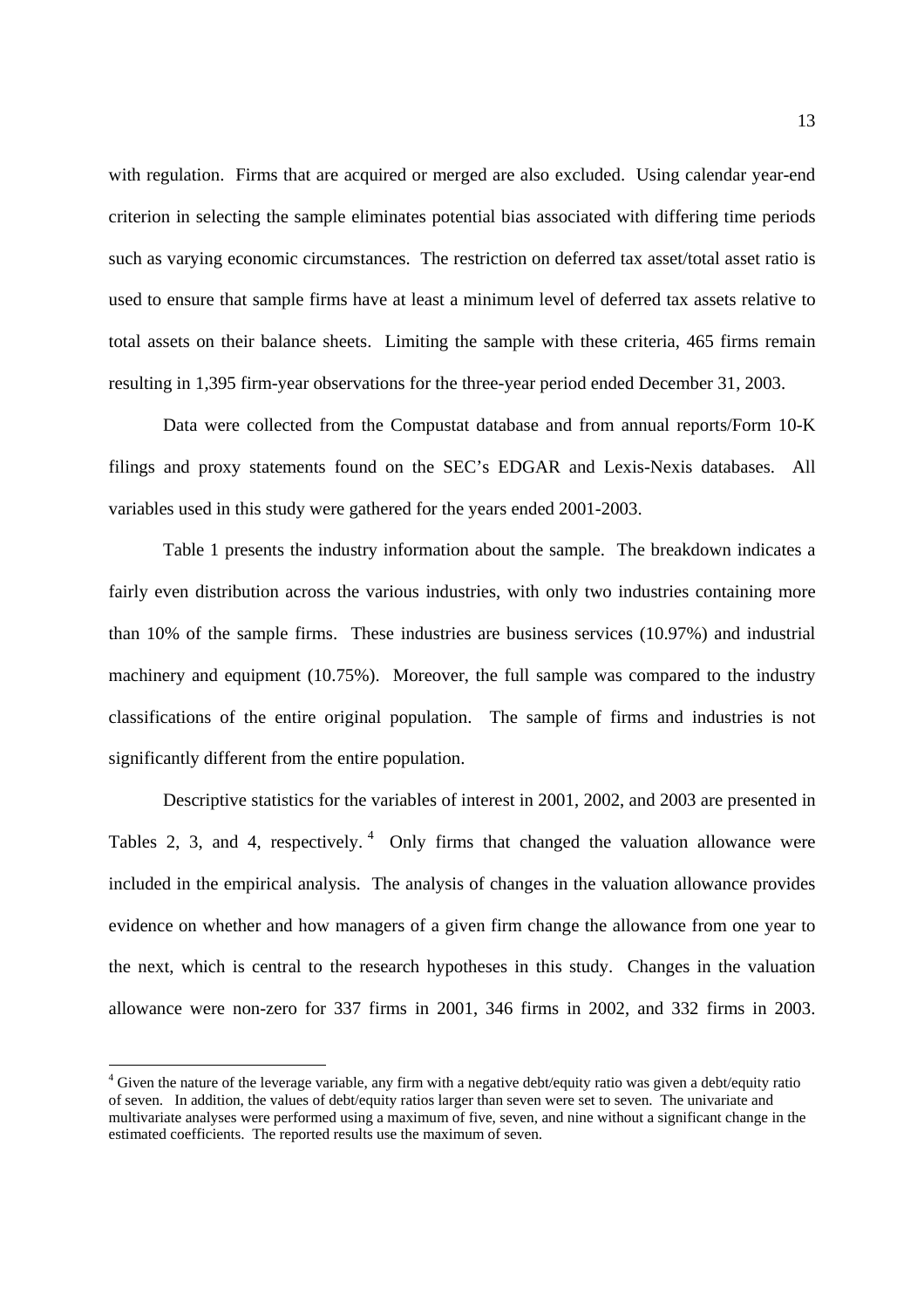Based on the distribution of changes in the valuation allowance, it is evident that managers of many firms do not change the allowance very much from one year to the next. For instance, the mean (median) DTVA is 0.24 (0.04) in 2001, 0.23 (0.03) in 2002, and 0.22 (0.03) in 2003. There is also a strong relation between the likelihood that managers set the valuation allowance at zero and the likelihood that managers change the allowance from one year to the next. Of the 129 firms that set the valuation allowance at zero in 2001, 108 (83.72%) also had no allowance in 2000. On the contrary, of the 337 firms with a positive value for the valuation allowance in 2001, 303 (89.91%) changed the dollar amount of the allowance from the level set in 2000. The numbers are similar for the two subsequent event years, indicating that some firms set the valuation allowance at zero initially and then leave it unchanged in subsequent years while other firms set a non-zero allowance and change the dollar amount each year.

BBATH indicates that current period operating earnings are negative and lower than the prior year's operating earnings for 86 (25.52%) firms in 2001, 73 (21.10%) firms in 2002, and 79 (23.80%) firms in 2003. These firms are in poor financial condition and, therefore, are more likely to take a "big bath."

#### **V. RESULTS**

Multivariate testing is performed by estimating the following regression model:

 $DTVA = \beta_0 + \beta_1 LEV + \beta_2 BONUSUPP + \beta_3 BONUSLOW + \beta_4 SIZE + \beta_5 BBATH + \beta_6 SMOOTH$ 

$$
+\;\beta_{7}NOL+\beta_{8}OC+\beta_{9}OPEB+\beta_{10}DC+\epsilon
$$

where DTVA, LEV, BONUSUPP, BONUSLOW, SIZE, BBATH, EARN, NOL, OC, OPEB, and DC variables are the same as those defined earlier in this study; βs are the regression coefficients; ε is the random error component.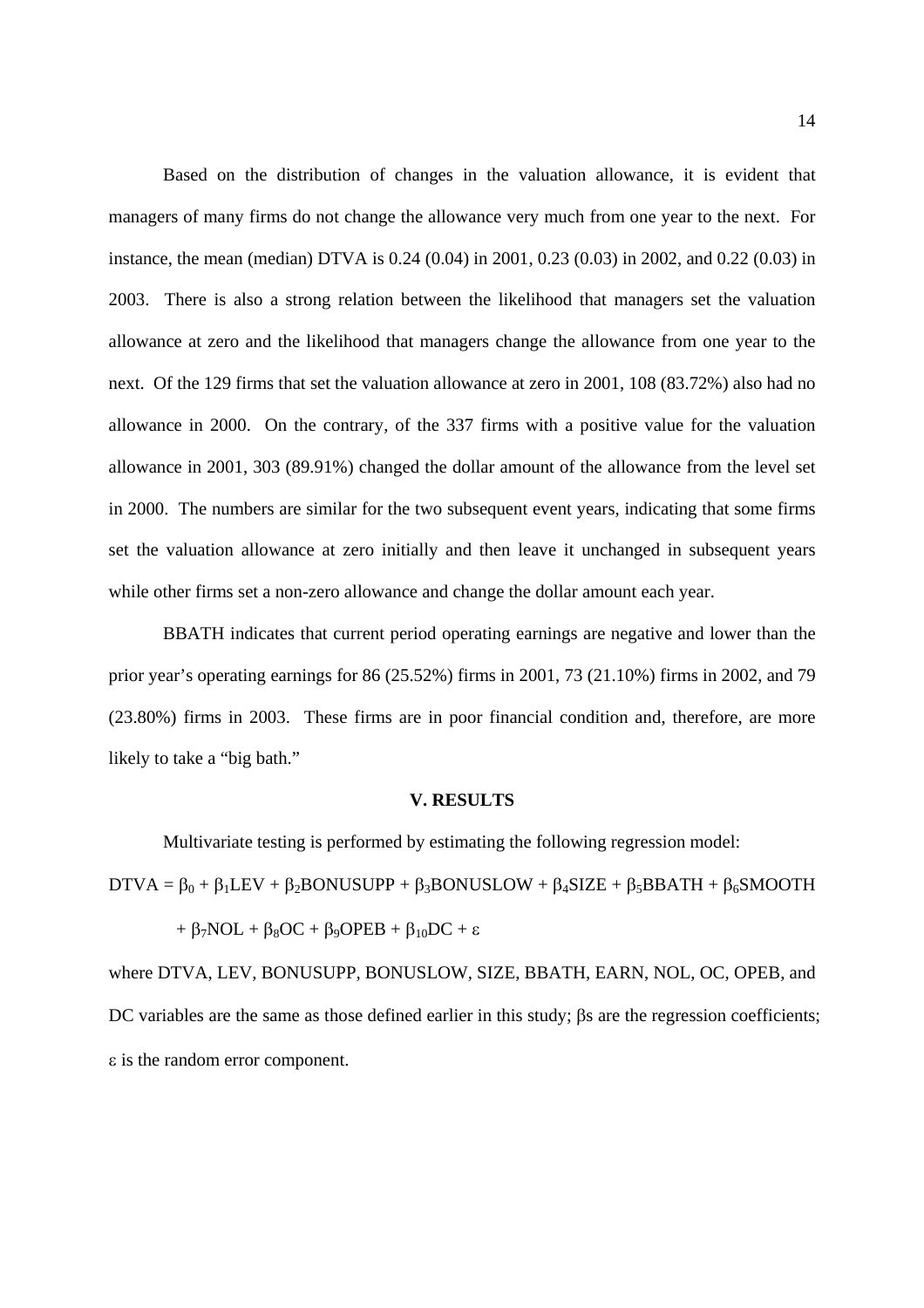In addition to estimating the full model with all the variables of interest, the stepwise method of estimating the regression is utilized to further explore the model by adding or deleting a single independent variable at each step to arrive at a final, reduced model that is considered "the best." The results between the full models and the reduced models (not reported in tables) are very similar.

As discussed earlier in this study, the political costs hypothesis was expanded to include three different proxies (i.e., MV, NS, TA) for firm size. These proxies were highly correlated with each other and could not be included in the same model. Therefore, multiple regression models were estimated with each of these measures of firm size separately for each of the three event years. The results for the nine significant models are not qualitatively different. Tables 5 through 7 report results for the regression model using MV to proxy for firm size.

The results for the control variables, changes in the components of deferred tax assets, are generally consistent with what were expected. The estimated coefficients on the changes in deferred tax assets that are attributable to NOL and OC are significantly positive in all the yearby-year equations. In addition, the estimated coefficient on DC for the year 2003 is statistically positive. The positive associations between these components of deferred tax assets (i.e., NOL, OC, DC) and DTVA are consistent with the hypothesis that changes in net operating loss carrying forwards, tax credit carryforwards, and deferred compensation provide evidence on future realizability of deferred tax assets.

The results for all of the regression models are not qualitatively different. The LEV and MV variables are not significantly related to DTVA in all regression equations. The implication is that closeness to debt constraints and political sensitivity does not seem to provide any impetus for earnings management. Sensitivity analysis was conducted using net sales (NS) and total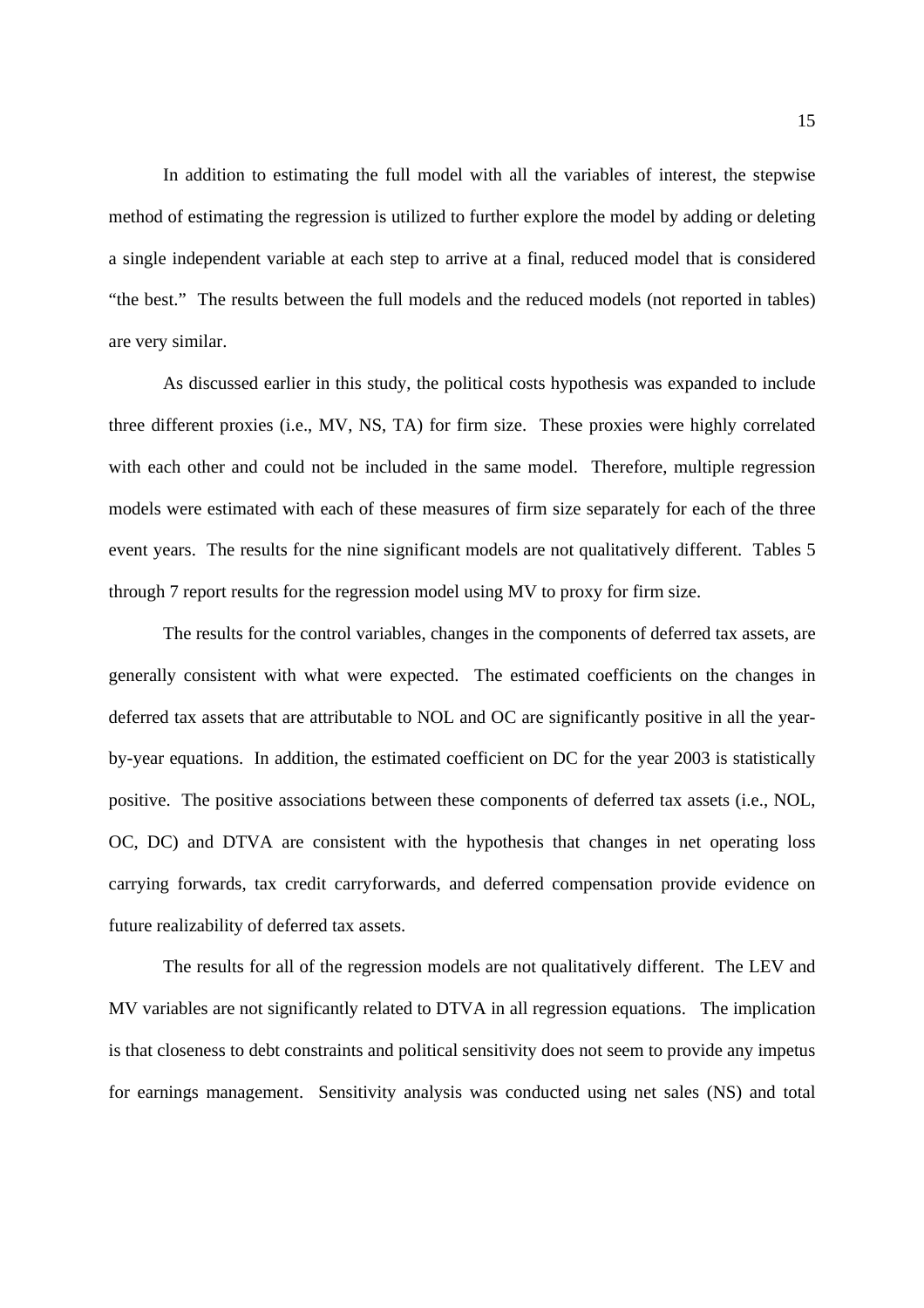assets (TA) to proxy for firm size instead of market value of common stock (MV). The results are not qualitatively different (not reported in tables).

For bonus plan lower (upper) thresholds of 5 percent (10 percent), the results indicate that the BONUSUPP variable is not significantly associated with DTVA. The predicted positive relation for the BONUSLOW variable is consistent with managers reporting relatively higher valuation allowance for deferred tax assets (decreasing income) when their bonus plan lower bounds are binding. However, these bonus plan threshold results must be interpreted with caution because they are sensitive to the lower (upper) bound definitions as 5 percent (10 percent), 10 percent (20 percent), and 20 percent (30 percent) of the firm's market value of equity, respectively. As alternative thresholds of 10 percent (20 percent) or 20 percent (30 percent) are tested, the estimated coefficients for these alternative thresholds are not significant (not reported in tables).

The coefficient estimate on EARN is not statistically significant in all the regression models. On the other hand, the coefficients on BBATH indicate a significant positive relation to DTVA in all regression specifications. Given that the big bath firms all had negative earnings changes, these findings indicate that although these firms had negative operating earnings at a level lower than the prior year's operating earnings, they still attempted to take a "big bath" rather than smooth their earnings. The significant coefficients on BONUSLOW and BBATH appear to suggest that managers take optional loss charges in a bad year to clear the way for stronger profits (and bonuses) in future years.

#### **VI. SUMMARY AND CONCLUSIONS**

This study explores accounting choice variables that are significant determinants of the valuation allowance for deferred tax assets under SFAS No. 109. Because any changes in the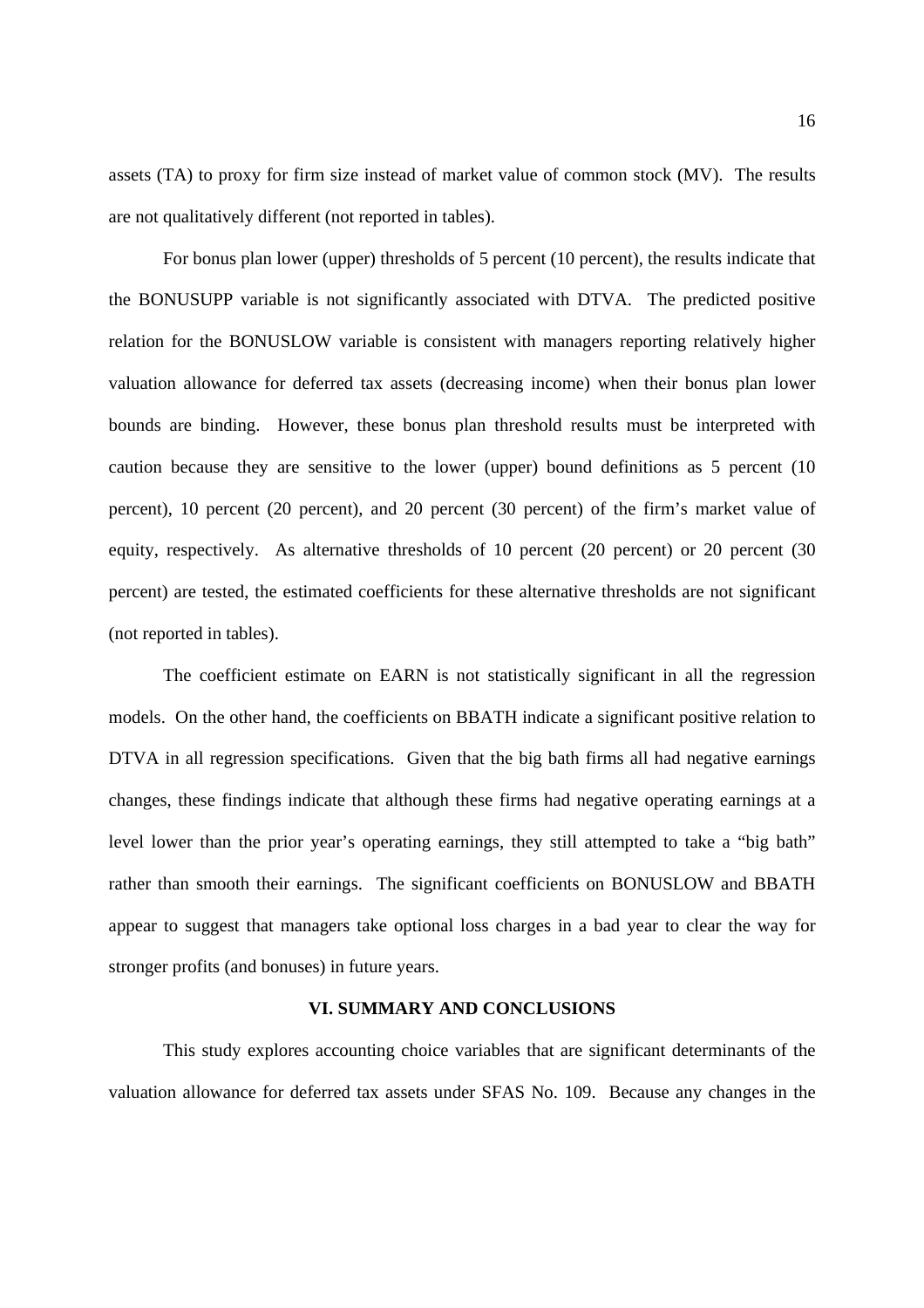valuation allowance affect income from continuing operations, and because the Statement considers future profitability of the firm as a whole, which involves a considerable amount of subjectivity, many have expressed concerns that valuation allowance can be an instrument for earnings management. However, little academic research has been devoted to testing the earnings management assertions by analyzing factors influencing the measurement of the valuation allowance. The results of this study can help clarify the findings of the related studies on SFAS No. 109.

The results suggest that it is difficult to justify realizability of deferred tax assets attributable to net operating loss carryforwards, other carryforwards such as tax credit carryforwards, and temporary differences associated with deferred compensation, probably because the realization period is long. The findings also indicate that closeness to debt constraints and political costs do not seem to provide any impetus for earnings management. However, the findings of this study provide some support for the hypothesis that managers of firms with bonus plans tied to income are more likely to choose a larger valuation allowance when the lower bonus threshold is binding. Specifically, this study found that firms attempt to take a "big bath" rather than smooth their income in years when their earnings are below a normal earnings level. Overall, the results show that a good deal of variation in the valuation allowance is explained by the "big bath" motivation.

This study expands on the extant research in two substantive ways. First, this paper examines an accounting choice indicator, thresholds of bonus plans, as a determinant of valuation allowances that have not been considered in previous studies on SFAS No. 109. Second, in contrast to previous research that examined the aggregate level of deferred tax assets, this study performs a more focused analysis by examining the components of deferred tax assets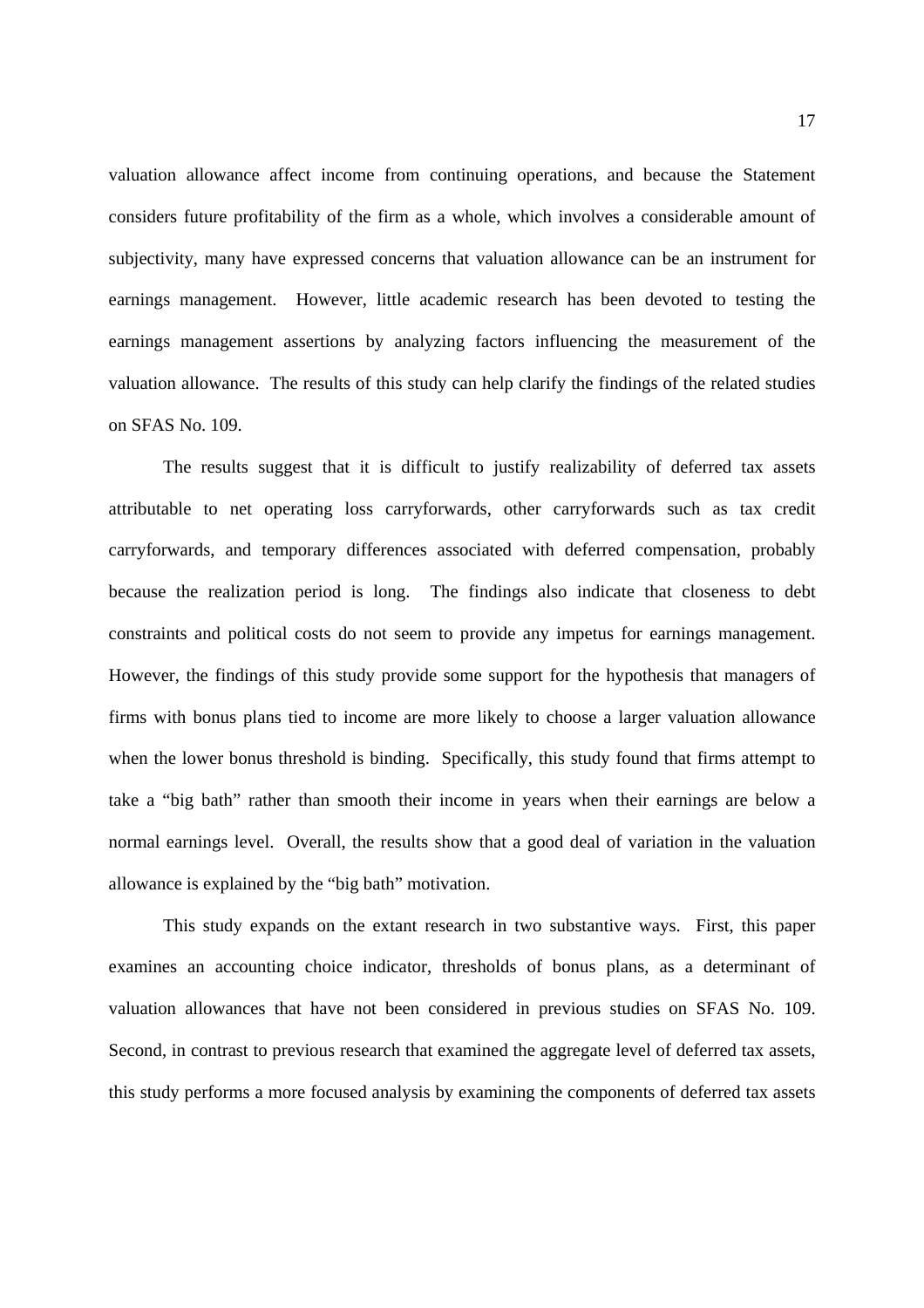(e.g., deductible temporary differences, operating loss carryforwards, tax credit carryforwards). The results could provide insights into the types of deferred tax assets that are most likely to be reserved.

 This study does not include all of the potential accounting choices that impact reported earnings. The research examines whether the accounting decision to change the level of the deferred tax asset valuation allowance is being used to manage earnings. By looking at only one accounting choice, this study provides an incomplete view of the effect of managers' accounting decisions on reported earnings. Other accounting choices, such as inventory valuations, depreciation methods, investment tax credit accounting methods, pension and postretirement benefit assumptions, and accrual decisions, also impact reported income. In many cases the income effects of these accounting decisions are not noticeable because they are not separately disclosed in the financial statements. Thus, this study assumes that other accounting choices are made independent of managers' decisions to change the valuation allowance.

 In establishing the valuation allowance for deferred tax assets, SFAS No. 109 requires consideration of both current and future profitability. Specifically, the Statement discourages changes in the valuation allowance that simply mimic changes in current earnings (FASB, 1992, para. 102). The findings of this study suggest a different behavior, however. A negative relationship is observed between changes in current profitability and changes in the valuation allowance, increasing the variations in current profitability over time. Specifically, the results of this study indicate that a good deal of variation in the valuation allowance and current earnings is explained by the "big bath" motivation.

Overall, the information gained from this research provides a better understanding of the earnings management potential permitted by the FASB, through managerial discretion over the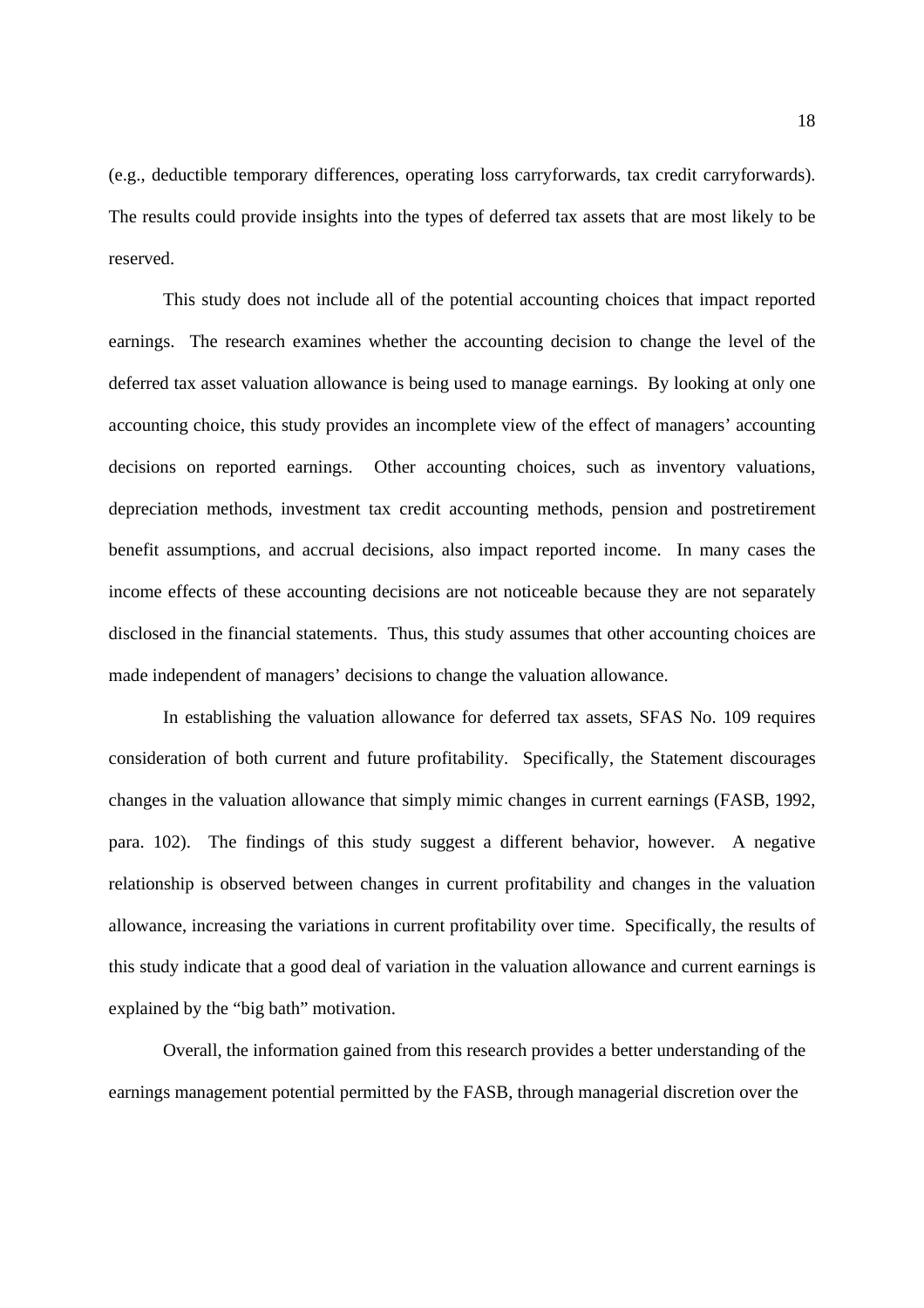valuation allowance, for this particular pronouncement and industries. Evidence of earnings management motivations can provide insights into whether it is an appropriate accounting policy to give management considerable discretion to choose the level of the valuation allowance. This study provides empirical evidence that contributes to the extant literature on deferred taxes as well as expands our knowledge regarding earnings management.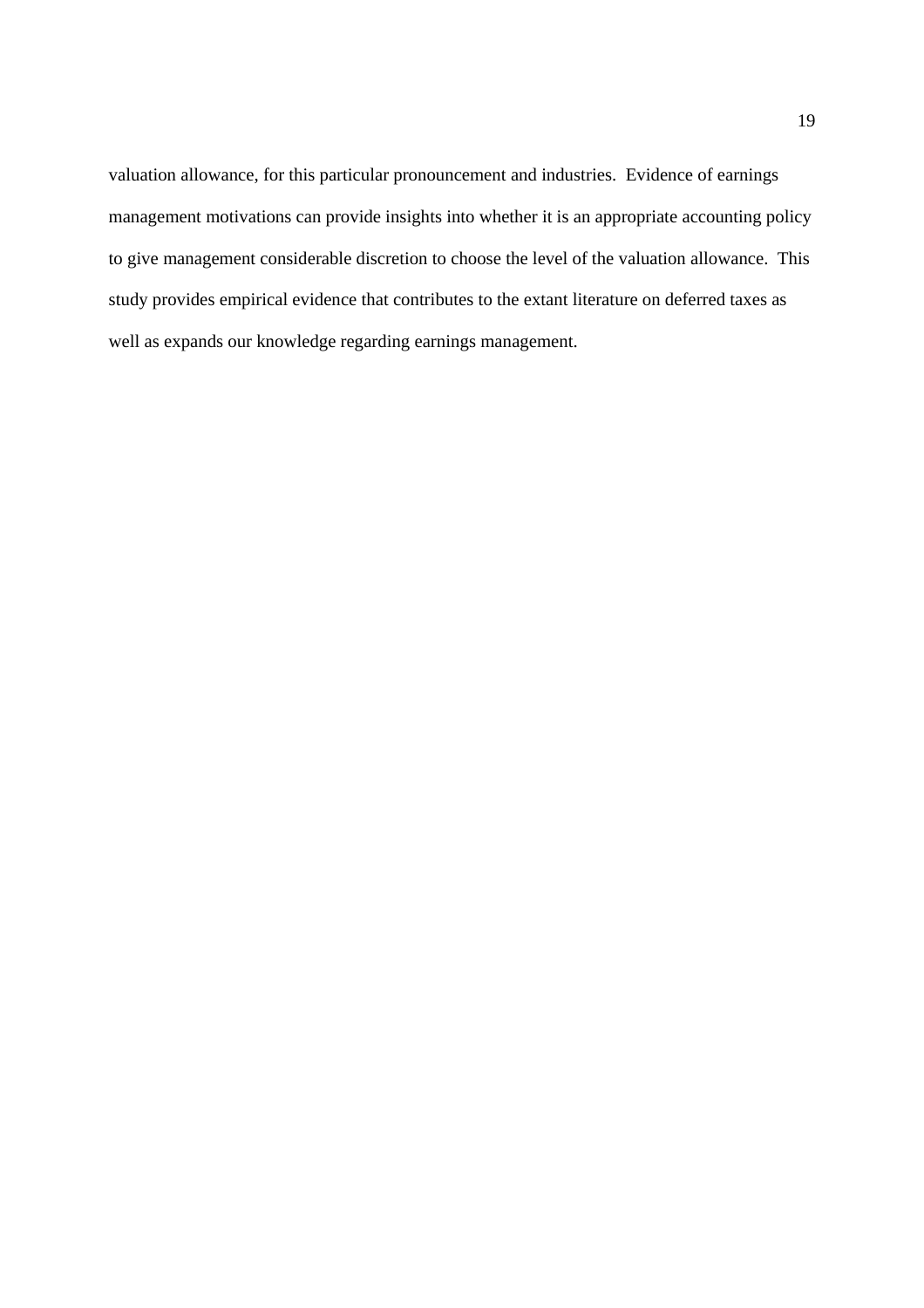| <b>SIC Code</b> | Industry                                       | No. of Firms                | % of Sample |
|-----------------|------------------------------------------------|-----------------------------|-------------|
| 2000            | Food and Kindred Products                      | 14                          | 3.01        |
| 2100            | <b>Tobacco Products</b>                        | $\overline{2}$              | 0.43        |
| 2200            | <b>Textile Mill Products</b>                   | 7                           | 1.51        |
| 2300            | <b>Apparel and Other Textile Products</b>      | 8                           | 1.72        |
| 2400            | Lumber and Wood Products                       | 3                           | 0.65        |
| 2500            | <b>Furniture and Fixtures</b>                  | 5                           | 1.08        |
| 2600            | Paper and Allied Products                      | 6                           | 1.29        |
| 2700            | Printing and Publishing                        | $\overline{7}$              | 1.51        |
| 2800            | <b>Chemical and Allied Products</b>            | 43                          | 9.25        |
| 2900            | Petroleum and Coal Products                    | 4                           | 0.86        |
| 3000            | <b>Rubber and Misc. Plastics Products</b>      | 8                           | 1.72        |
| 3100            | Leather and Leather Products                   | $\overline{2}$              | 0.43        |
| 3200            | Stone, Clay, and Glass Products                | $\overline{4}$              | 0.86        |
| 3300            | <b>Primary Metal Industries</b>                | 17                          | 3.66        |
| 3400            | <b>Fabricated Metal Products</b>               | 14                          | 3.01        |
| 3500            | <b>Industrial Machinery and Equipment</b>      | 50                          | 10.75       |
| 3600            | Electronic and Other Electric Equipment        | 44                          | 9.46        |
| 3700            | <b>Transportation Equipment</b>                | 13                          | 2.80        |
| 3800            | <b>Instruments and Related Products</b>        | 33                          | 7.10        |
| 3900            | Miscellaneous Manufacturing Industry           | 8                           | 1.72        |
| 5000            | <b>Wholesale Trade - Durable Goods</b>         | 13                          | 2.80        |
| 5100            | Wholesale Trade - Nondurable Goods             | 6                           | 1.29        |
| 5200            | <b>Building Materials and Garden Supplies</b>  | 3                           | 0.65        |
| 5300            | <b>General Merchandise Stores</b>              | 5                           | 1.08        |
| 5500            | <b>Automotive Dealers and Service Stations</b> | $\overline{2}$              | 0.43        |
| 5600            | Apparel and Accessory Stores                   | $\mathbf{1}$                | 0.22        |
| 5700            | Furniture and Home Furnishings Stores          | $\overline{4}$              | 0.86        |
| 5800            | Eating and Drinking Places                     | 19                          | 4.09        |
| 5900            | Miscellaneous Retail                           | 10                          | 2.15        |
| 7000            | Hotels and Other Lodging Places                | 9                           | 1.94        |
| 7300            | <b>Business Services</b>                       | 51                          | 10.97       |
| 7500            | Auto Repair, Services, and Parking             | $\mathcal{D}_{\mathcal{A}}$ | 0.43        |
| 7800            | <b>Motion Pictures</b>                         | 3                           | 0.65        |
| 7900            | <b>Amusement and Recreation Services</b>       | 7                           | 1.51        |
| 8000            | <b>Health Services</b>                         | 21                          | 4.52        |
| 8100            | <b>Legal Services</b>                          | 1                           | 0.22        |
| 8200            | <b>Educational Services</b>                    | 3                           | 0.65        |
| 8300            | <b>Social Services</b>                         | 4                           | 0.86        |
| 8700            | <b>Engineering and Management Services</b>     | 9                           | 1.94        |
| Total           |                                                | 465                         | 100         |

**TABLE 1 Industry Information of Sample Companies**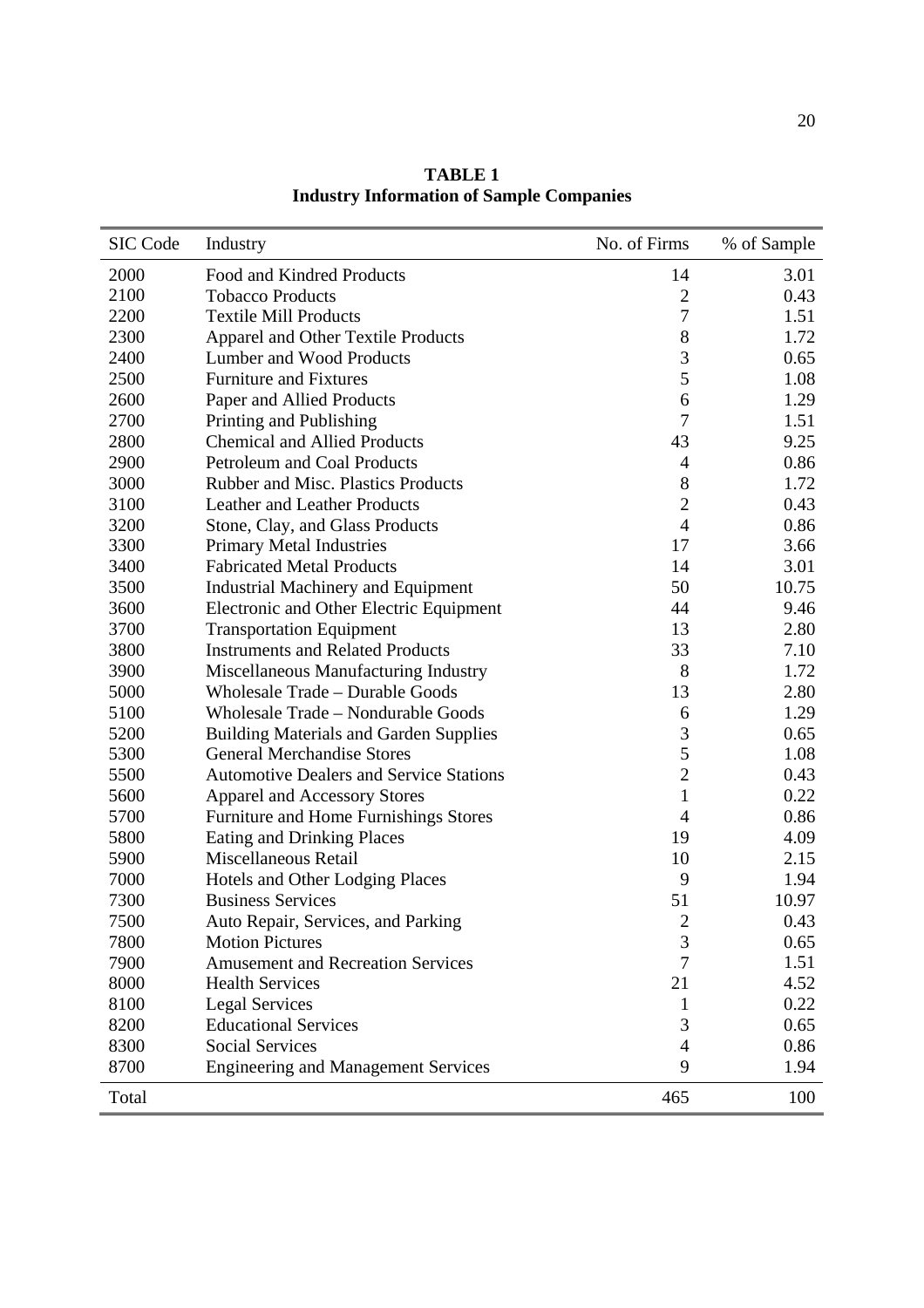| Variable        | Mean     | 25%      | Median | 75%   | Standard<br>Deviation |
|-----------------|----------|----------|--------|-------|-----------------------|
| <b>DTVA</b>     | 0.240    | $-0.036$ | 0.038  | 0.271 | 0.789                 |
| <b>LEV</b>      | 1.715    | 0.165    | 0.718  | 2.142 | 2.162                 |
| <b>BONUSUPP</b> | 0.018    | 0.000    | 0.000  | 0.060 | 0.421                 |
| <b>BONUSLOW</b> | 0.463    | 0.000    | 0.000  | 1.000 | 0.398                 |
| MV              | 6.157    | 3.451    | 5.164  | 7.479 | 3.245                 |
| <b>NS</b>       | 5.246    | 2.945    | 4.457  | 6.547 | 3.451                 |
| TA              | 6.584    | 4.476    | 6.132  | 7.849 | 4.184                 |
| <b>BBATH</b>    | 0.462    | 0.000    | 0.000  | 1.000 | 0.423                 |
| <b>EARN</b>     | $-0.001$ | $-0.045$ | 0.000  | 0.002 | 0.354                 |
| <b>NOL</b>      | 0.022    | $-0.432$ | 0.000  | 0.665 | 0.260                 |
| OC              | 0.008    | $-0.467$ | 0.000  | 0.511 | 0.284                 |
| <b>OPEB</b>     | 0.041    | $-0.292$ | 0.000  | 0.062 | 0.312                 |
| DC              | 0.006    | $-0.165$ | 0.000  | 0.022 | 0.095                 |

**TABLE 2 Descriptive Statistics for Firms that Change the Valuation Allowance in 2001 N = 337 Firms** 

| <b>DTVA</b>     | $=$ | Change in the deferred tax asset valuation allowance divided by the deferred tax asset at<br>the end of the prior year.                                                                            |
|-----------------|-----|----------------------------------------------------------------------------------------------------------------------------------------------------------------------------------------------------|
| LEV             | $=$ | Ratio of the book value of total debt to the book value of shareholders' equity at year-end.                                                                                                       |
| <b>BONUSUPP</b> | $=$ | The difference between the upper threshold and operating earnings, conditional on the<br>existence of the earnings-based bonus plan as well as meeting the lower threshold, and<br>zero otherwise. |
| <b>BONUSLOW</b> | $=$ | An indicator variable coded one if the firm maintains a management bonus plan that is<br>based on reported income and if operating earnings fall below the lower bonus threshold,                  |
|                 |     | and zero otherwise.                                                                                                                                                                                |
| MV              | $=$ | The nature logarithm of market value of common stock in millions of dollars at year-end.                                                                                                           |
| <b>NS</b>       | $=$ | The nature logarithm of net sales in millions of dollars at year-end.                                                                                                                              |
| TA              | $=$ | The nature logarithm of total assets in millions of dollars at year-end.                                                                                                                           |
| <b>BBATH</b>    | $=$ | An indicator variable that equals one if current period operating earnings are negative and<br>lower than the prior year's operating earnings, and zero otherwise.                                 |
| <b>EARN</b>     | $=$ | Change in current period operating earnings divided by total assets at the end of the prior<br>year.                                                                                               |
| <b>NOL</b>      | $=$ | Change in the deferred tax asset attributable to net operating loss carryforwards divided<br>by the deferred tax asset at the end of the prior year.                                               |
| OC              | $=$ | Change in the deferred tax asset attributable to carryforwards other than NOLs divided by<br>the deferred tax asset at the end of the prior year.                                                  |
| <b>OPEB</b>     | $=$ | Change in the deferred tax asset attributable to other postretirement benefits divided by<br>the deferred tax asset at the end of the prior year.                                                  |
| DC              | $=$ | Change in the deferred tax asset attributable to deferred compensation divided by the<br>deferred tax asset at the end of the prior year.                                                          |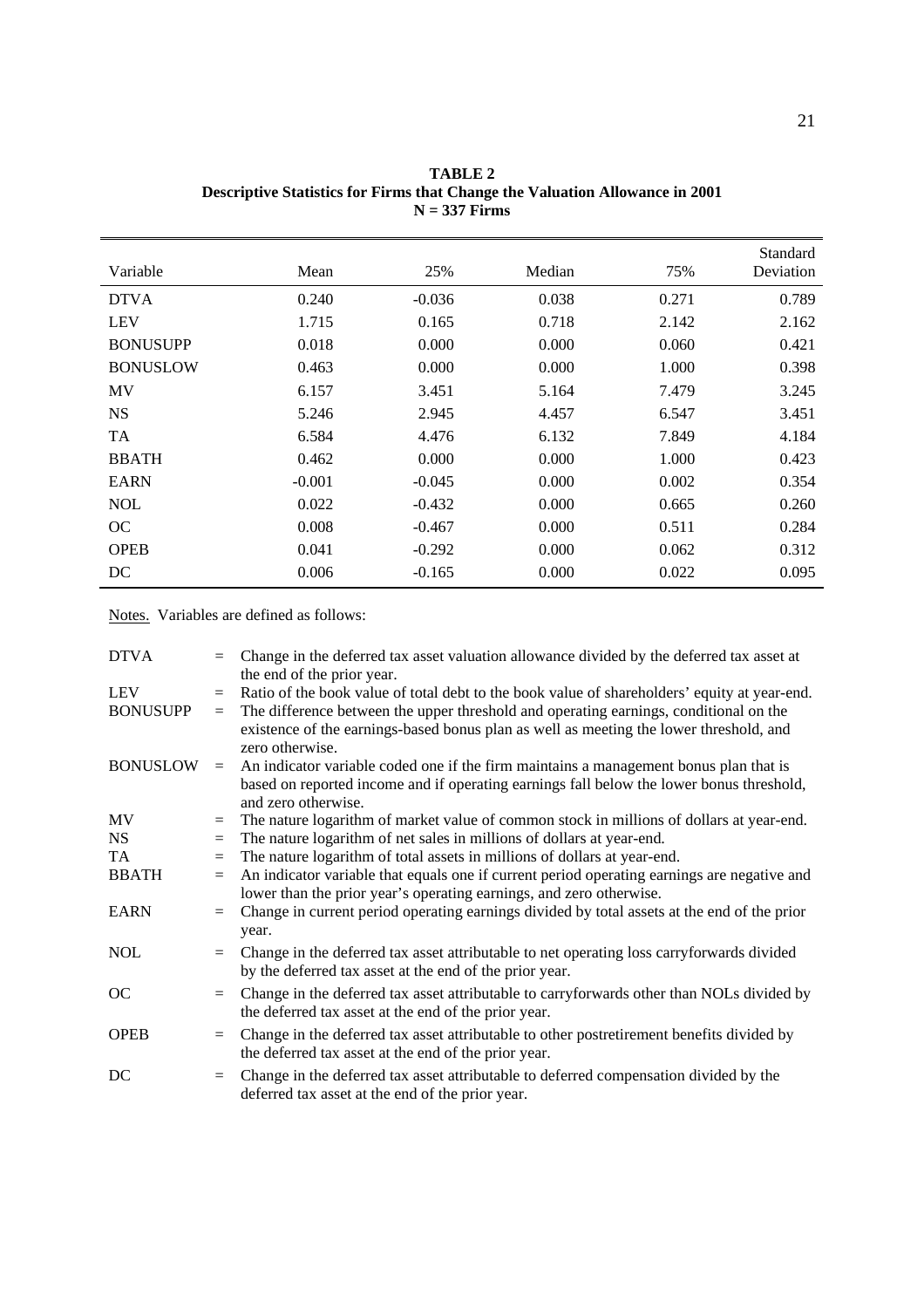| Variable        | Mean     | 25%      | Median   | 75%   | Standard<br>Deviation |
|-----------------|----------|----------|----------|-------|-----------------------|
| <b>DTVA</b>     | 0.234    | $-0.042$ | 0.027    | 0.248 | 1.001                 |
| <b>LEV</b>      | 1.611    | 0.153    | 0.734    | 1.876 | 2.237                 |
| <b>BONUSUPP</b> | 0.023    | 0.000    | 0.000    | 0.075 | 0.452                 |
| <b>BONUSLOW</b> | 0.418    | 0.000    | 0.000    | 1.000 | 0.354                 |
| MV              | 5.276    | 2.894    | 4.758    | 6.479 | 4.541                 |
| <b>NS</b>       | 4.630    | 2.163    | 3.796    | 5.014 | 3.895                 |
| <b>TA</b>       | 5.944    | 3.476    | 5.271    | 6.741 | 4.915                 |
| <b>BBATH</b>    | 0.685    | 0.000    | 0.000    | 1.000 | 0.395                 |
| <b>EARN</b>     | $-0.033$ | $-0.078$ | $-0.043$ | 0.004 | 0.457                 |
| <b>NOL</b>      | 0.052    | $-0.361$ | 0.017    | 0.773 | 0.397                 |
| OC              | 0.008    | $-0.248$ | 0.023    | 0.509 | 0.376                 |
| <b>OPEB</b>     | 0.041    | $-0.160$ | 0.012    | 0.042 | 0.284                 |

-0.009

0.023

0.067

**TABLE 3 Descriptive Statistics for Firms that Change the Valuation Allowance in 2002 N = 346 Firms** 

Notes. Variables are defined as follows:

0.006

DC

| <b>DTVA</b>                   | $=$        | Change in the deferred tax asset valuation allowance divided by the deferred tax asset at<br>the end of the prior year.                                                                                                                                                                            |
|-------------------------------|------------|----------------------------------------------------------------------------------------------------------------------------------------------------------------------------------------------------------------------------------------------------------------------------------------------------|
| <b>LEV</b><br><b>BONUSUPP</b> | $=$<br>$=$ | Ratio of the book value of total debt to the book value of shareholders' equity at year-end.<br>The difference between the upper threshold and operating earnings, conditional on the<br>existence of the earnings-based bonus plan as well as meeting the lower threshold, and<br>zero otherwise. |
| <b>BONUSLOW</b>               | $=$        | An indicator variable coded one if the firm maintains a management bonus plan that is<br>based on reported income and if operating earnings fall below the lower bonus threshold,<br>and zero otherwise.                                                                                           |
| MV                            | $=$        | The nature logarithm of market value of common stock in millions of dollars at year-end.                                                                                                                                                                                                           |
| <b>NS</b>                     | $=$        | The nature logarithm of net sales in millions of dollars at year-end.                                                                                                                                                                                                                              |
| TA                            | $=$        | The nature logarithm of total assets in millions of dollars at year-end.                                                                                                                                                                                                                           |
| <b>BBATH</b>                  | $\equiv$   | An indicator variable that equals one if current period operating earnings are negative and<br>lower than the prior year's operating earnings, and zero otherwise.                                                                                                                                 |
| <b>EARN</b>                   | $=$        | Change in current period operating earnings divided by total assets at the end of the prior<br>year.                                                                                                                                                                                               |
| <b>NOL</b>                    | $=$        | Change in the deferred tax asset attributable to net operating loss carry forwards divided<br>by the deferred tax asset at the end of the prior year.                                                                                                                                              |
| <b>OC</b>                     | $=$        | Change in the deferred tax asset attributable to carryforwards other than NOLs divided by<br>the deferred tax asset at the end of the prior year.                                                                                                                                                  |
| <b>OPEB</b>                   | $=$        | Change in the deferred tax asset attributable to other postretirement benefits divided by<br>the deferred tax asset at the end of the prior year.                                                                                                                                                  |
| DC                            | $=$        | Change in the deferred tax asset attributable to deferred compensation divided by the<br>deferred tax asset at the end of the prior year.                                                                                                                                                          |

0.153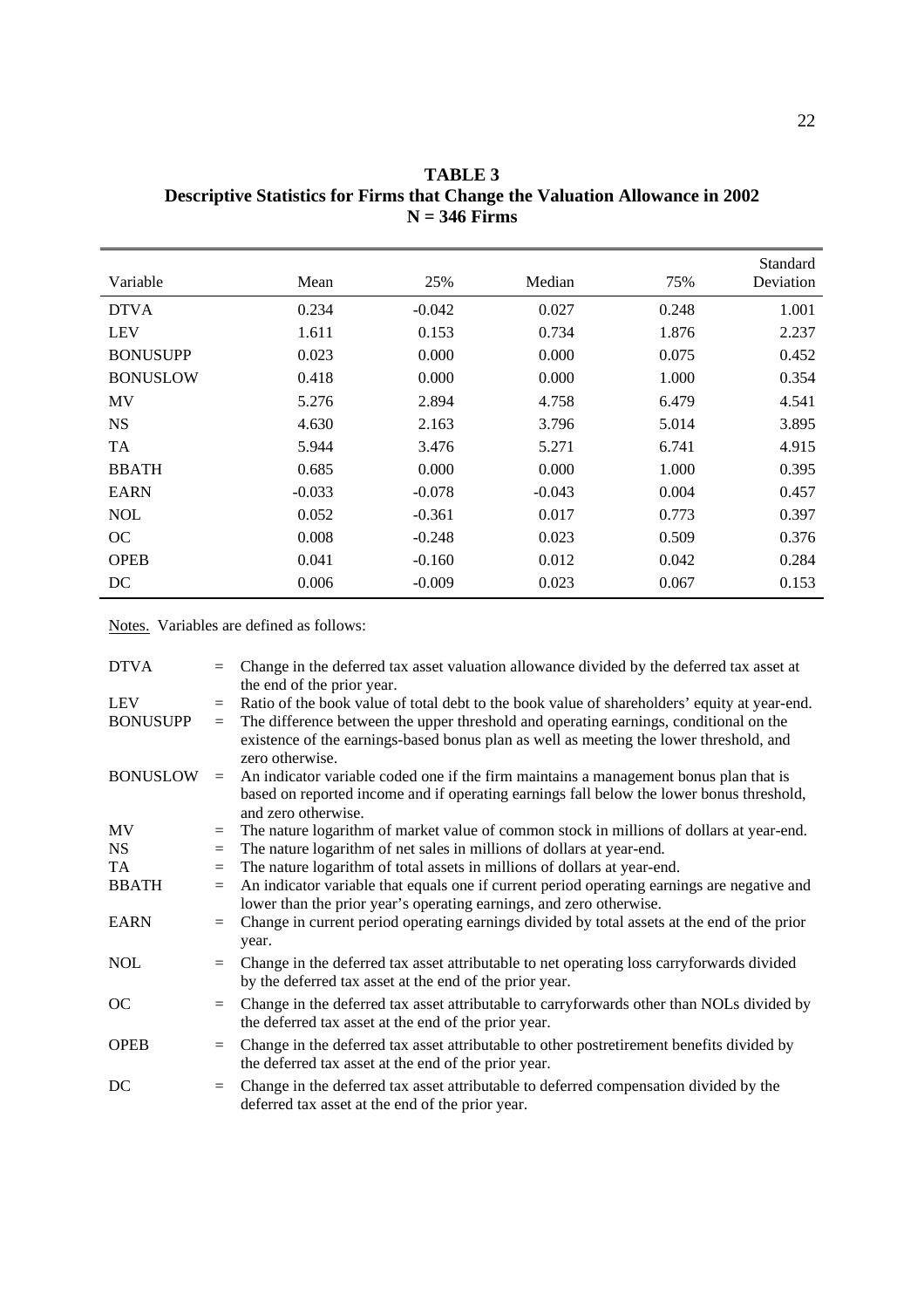| TABLE 4                                                                             |
|-------------------------------------------------------------------------------------|
| <b>Descriptive Statistics for Firms that Change the Valuation Allowance in 2003</b> |
| $N = 332$ Firms                                                                     |
|                                                                                     |

| Variable        | Mean  | 25%      | Median | 75%   | Standard<br>Deviation |
|-----------------|-------|----------|--------|-------|-----------------------|
| <b>DTVA</b>     | 0.223 | $-0.049$ | 0.027  | 0.256 | 0.852                 |
| <b>LEV</b>      | 1.876 | 0.184    | 0.854  | 2.469 | 2.368                 |
| <b>BONUSUPP</b> | 0.020 | 0.000    | 0.000  | 0.058 | 0.407                 |
| <b>BONUSLOW</b> | 0.398 | 0.000    | 0.000  | 1.000 | 0.332                 |
| MV              | 5.998 | 3.072    | 4.795  | 6.962 | 3.884                 |
| <b>NS</b>       | 4.789 | 2.854    | 3.807  | 6.106 | 4.018                 |
| TA              | 6.004 | 4.160    | 5.645  | 7.287 | 4.512                 |
| <b>BBATH</b>    | 0.245 | 0.000    | 0.000  | 0.000 | 0.413                 |
| <b>EARN</b>     | 0.010 | $-0.017$ | 0.019  | 0.056 | 0.528                 |
| <b>NOL</b>      | 0.047 | $-0.274$ | 0.000  | 0.426 | 0.210                 |
| OC              | 0.008 | $-0.219$ | 0.000  | 0.399 | 0.236                 |
| <b>OPEB</b>     | 0.041 | $-0.102$ | 0.000  | 0.120 | 0.247                 |
| DC              | 0.006 | $-0.009$ | 0.000  | 0.013 | 0.043                 |

| <b>DTVA</b>                   | $=$        | Change in the deferred tax asset valuation allowance divided by the deferred tax asset at<br>the end of the prior year.                                                                                                                                                                            |
|-------------------------------|------------|----------------------------------------------------------------------------------------------------------------------------------------------------------------------------------------------------------------------------------------------------------------------------------------------------|
| <b>LEV</b><br><b>BONUSUPP</b> | $=$<br>$=$ | Ratio of the book value of total debt to the book value of shareholders' equity at year-end.<br>The difference between the upper threshold and operating earnings, conditional on the<br>existence of the earnings-based bonus plan as well as meeting the lower threshold, and<br>zero otherwise. |
| <b>BONUSLOW</b>               | $=$        | An indicator variable coded one if the firm maintains a management bonus plan that is<br>based on reported income and if operating earnings fall below the lower bonus threshold,<br>and zero otherwise.                                                                                           |
| MV                            | $=$        | The nature logarithm of market value of common stock in millions of dollars at year-end.                                                                                                                                                                                                           |
| <b>NS</b>                     | $=$        | The nature logarithm of net sales in millions of dollars at year-end.                                                                                                                                                                                                                              |
| TA                            | $=$        | The nature logarithm of total assets in millions of dollars at year-end.                                                                                                                                                                                                                           |
| <b>BBATH</b>                  | $=$        | An indicator variable that equals one if current period operating earnings are negative and<br>lower than the prior year's operating earnings, and zero otherwise.                                                                                                                                 |
| <b>EARN</b>                   | $=$        | Change in current period operating earnings divided by total assets at the end of the prior<br>year.                                                                                                                                                                                               |
| <b>NOL</b>                    | $=$        | Change in the deferred tax asset attributable to net operating loss carryforwards divided<br>by the deferred tax asset at the end of the prior year.                                                                                                                                               |
| OC                            | $=$        | Change in the deferred tax asset attributable to carryforwards other than NOLs divided by<br>the deferred tax asset at the end of the prior year.                                                                                                                                                  |
| <b>OPEB</b>                   | $=$        | Change in the deferred tax asset attributable to other postretirement benefits divided by<br>the deferred tax asset at the end of the prior year.                                                                                                                                                  |
| DC                            | $=$        | Change in the deferred tax asset attributable to deferred compensation divided by the<br>deferred tax asset at the end of the prior year.                                                                                                                                                          |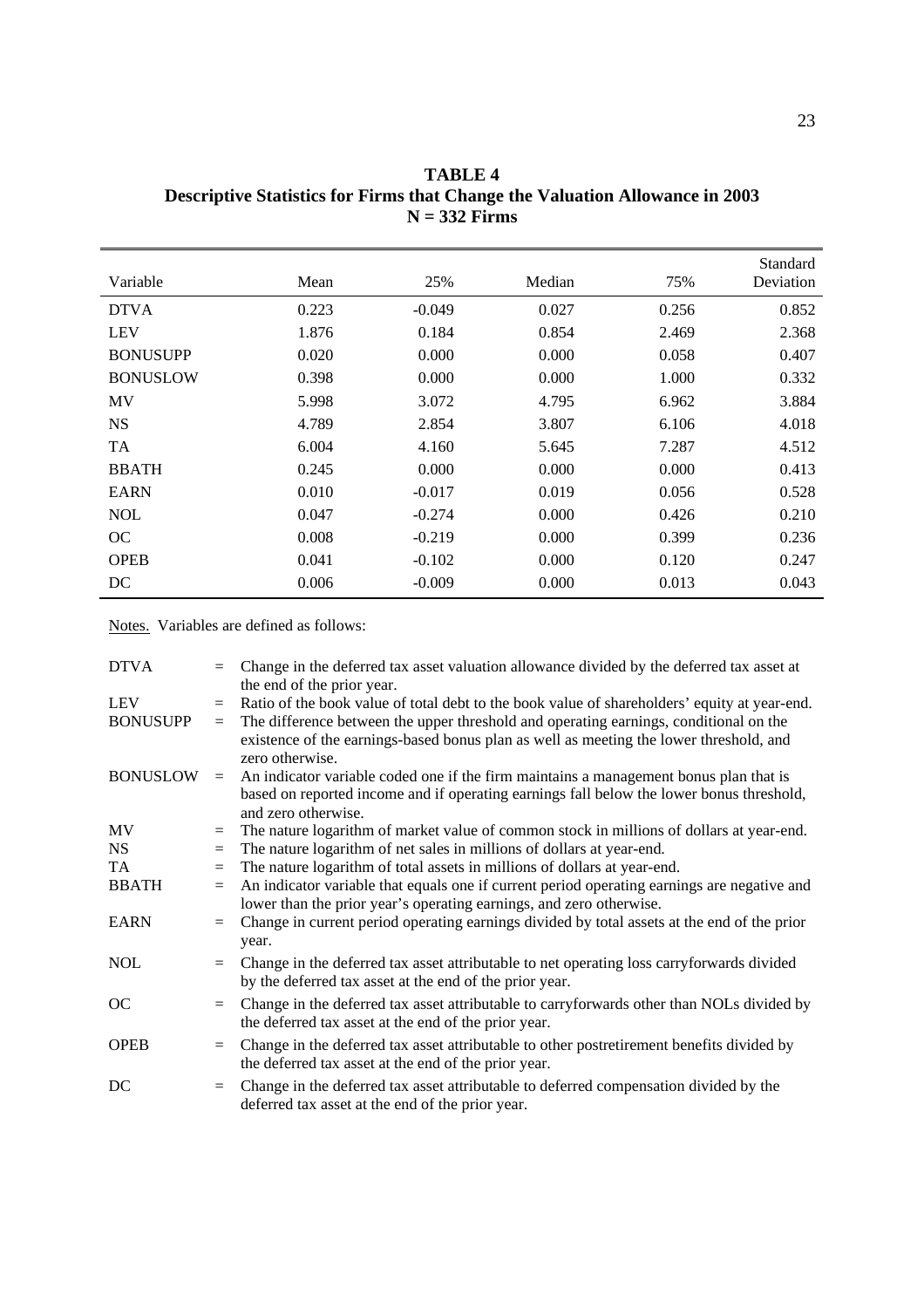**TABLE 5 Multiple Regression Results for the Year 2001 Using MV** 

$$
\mathbf{D} \mathbf{T} \mathbf{V} \mathbf{A} = \beta_0 + \sum_{i=1}^{5} \beta_i \cdot X_i + \varepsilon
$$

*Adjusted*  $R^2 = 0.412$ 

| Variable             | Predicted Sign | Coefficient Estimate | p-value |
|----------------------|----------------|----------------------|---------|
| Intercept            |                | 0.027                | 0.175   |
| $X_i = \text{LEV}$   |                | 0.010                | 0.209   |
| $X_2 = BONUSUPP$     |                | $-0.037$             | 0.349   |
| $X_3 = BONUSLOW$     | $^{+}$         | 0.020                | 0.009   |
| $X_4 = MV$           | $^{+}$         | 0.001                | 0.241   |
| $X_5 = \text{BBATH}$ | $^{+}$         | 0.304                | 0.000   |
| $X_6$ = SMOOTH       | $^{+}$         | 0.009                | 0.407   |
| $X_7 = \text{NOL}$   | $^{+}$         | 0.357                | 0.000   |
| $X_8 = \text{OC}$    | $^{+}$         | 0.124                | 0.057   |
| $X_9 = \text{OPEB}$  | ?              | 0.033                | 0.433   |
| $X_{10} = DC$        | ?              | 0.287                | 0.117   |

| <b>DTVA</b>            |            | Change in the deferred tax asset valuation allowance divided by the deferred tax asset at<br>the end of the prior year.                                                                                                                                                                            |
|------------------------|------------|----------------------------------------------------------------------------------------------------------------------------------------------------------------------------------------------------------------------------------------------------------------------------------------------------|
| LEV<br><b>BONUSUPP</b> | $=$<br>$=$ | Ratio of the book value of total debt to the book value of shareholders' equity at year-end.<br>The difference between the upper threshold and operating earnings, conditional on the<br>existence of the earnings-based bonus plan as well as meeting the lower threshold, and<br>zero otherwise. |
| <b>BONUSLOW</b>        | $=$        | An indicator variable coded one if the firm maintains a management bonus plan that is<br>based on reported income and if operating earnings fall below the lower bonus threshold,<br>and zero otherwise.                                                                                           |
| MV                     | $=$        | The nature logarithm of market value of common stock in millions of dollars at year-end.                                                                                                                                                                                                           |
| BBATH                  | $=$        | An indicator variable that equals one if current period operating earnings are negative and<br>lower than the prior year's operating earnings, and zero otherwise.                                                                                                                                 |
| EARN                   | $=$        | Change in current period operating earnings divided by total assets at the end of the prior<br>year.                                                                                                                                                                                               |
| NOL                    | $=$        | Change in the deferred tax asset attributable to net operating loss carryforwards divided<br>by the deferred tax asset at the end of the prior year.                                                                                                                                               |
| <b>OC</b>              | $=$        | Change in the deferred tax asset attributable to carryforwards other than NOLs divided by<br>the deferred tax asset at the end of the prior year.                                                                                                                                                  |
| OPEB                   | $=$        | Change in the deferred tax asset attributable to other postretirement benefits divided by<br>the deferred tax asset at the end of the prior year.                                                                                                                                                  |
| DC                     | $=$        | Change in the deferred tax asset attributable to deferred compensation divided by the<br>deferred tax asset at the end of the prior year.                                                                                                                                                          |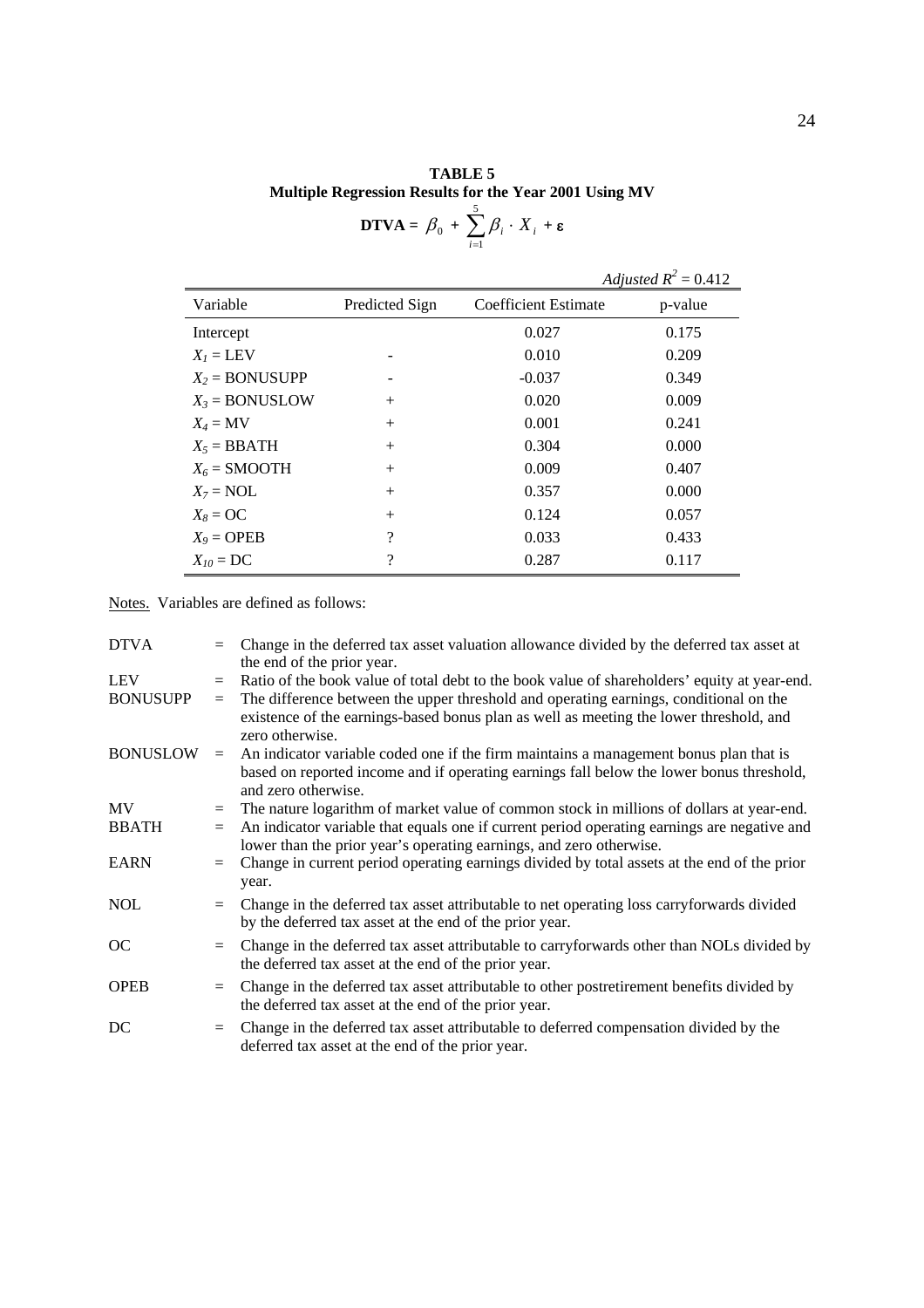**TABLE 6 Multiple Regression Results for the Year 2002 Using MV**  5

$$
\mathbf{DTVA} = \beta_0 + \sum_{i=1}^{5} \beta_i \cdot X_i + \varepsilon
$$

*Adjusted*  $R^2 = 0.448$ 

| Variable             | Predicted Sign | Coefficient Estimate | p-value |
|----------------------|----------------|----------------------|---------|
| Intercept            |                | $-0.019$             | 0.457   |
| $X_i = \text{LEV}$   |                | 0.007                | 0.261   |
| $X_2 = BONUSUPP$     |                | $-0.028$             | 0.285   |
| $X_3 = BONUSLOW$     | $^{+}$         | 0.032                | 0.000   |
| $X_4 = MV$           | $^{+}$         | 0.012                | 0.517   |
| $X_5 = \text{BBATH}$ | $^{+}$         | 0.314                | 0.000   |
| $X_6$ = SMOOTH       | $^{+}$         | $-0.029$             | 0.398   |
| $X_7 = \text{NOL}$   | $^{+}$         | 0.186                | 0.000   |
| $X_8 = \text{OC}$    | $^{+}$         | 0.308                | 0.000   |
| $X_9 = \text{OPEB}$  | ?              | $-0.080$             | 0.348   |
| $X_{10}$ = DC        | ?              | 0.265                | 0.142   |

| DTVA                   |            | Change in the deferred tax asset valuation allowance divided by the deferred tax asset at<br>the end of the prior year.                                                                                                                                                                            |
|------------------------|------------|----------------------------------------------------------------------------------------------------------------------------------------------------------------------------------------------------------------------------------------------------------------------------------------------------|
| LEV<br><b>BONUSUPP</b> | $=$<br>$=$ | Ratio of the book value of total debt to the book value of shareholders' equity at year-end.<br>The difference between the upper threshold and operating earnings, conditional on the<br>existence of the earnings-based bonus plan as well as meeting the lower threshold, and<br>zero otherwise. |
| <b>BONUSLOW</b>        | $=$        | An indicator variable coded one if the firm maintains a management bonus plan that is<br>based on reported income and if operating earnings fall below the lower bonus threshold,<br>and zero otherwise.                                                                                           |
| MV.                    | $=$        | The nature logarithm of market value of common stock in millions of dollars at year-end.                                                                                                                                                                                                           |
| BBATH                  | $=$        | An indicator variable that equals one if current period operating earnings are negative and<br>lower than the prior year's operating earnings, and zero otherwise.                                                                                                                                 |
| EARN                   | $=$        | Change in current period operating earnings divided by total assets at the end of the prior<br>year.                                                                                                                                                                                               |
| NOL                    | $=$        | Change in the deferred tax asset attributable to net operating loss carry forwards divided<br>by the deferred tax asset at the end of the prior year.                                                                                                                                              |
| <b>OC</b>              | $=$        | Change in the deferred tax asset attributable to carryforwards other than NOLs divided by<br>the deferred tax asset at the end of the prior year.                                                                                                                                                  |
| OPEB                   | $=$        | Change in the deferred tax asset attributable to other postretirement benefits divided by<br>the deferred tax asset at the end of the prior year.                                                                                                                                                  |
| DC                     | $=$        | Change in the deferred tax asset attributable to deferred compensation divided by the<br>deferred tax asset at the end of the prior year.                                                                                                                                                          |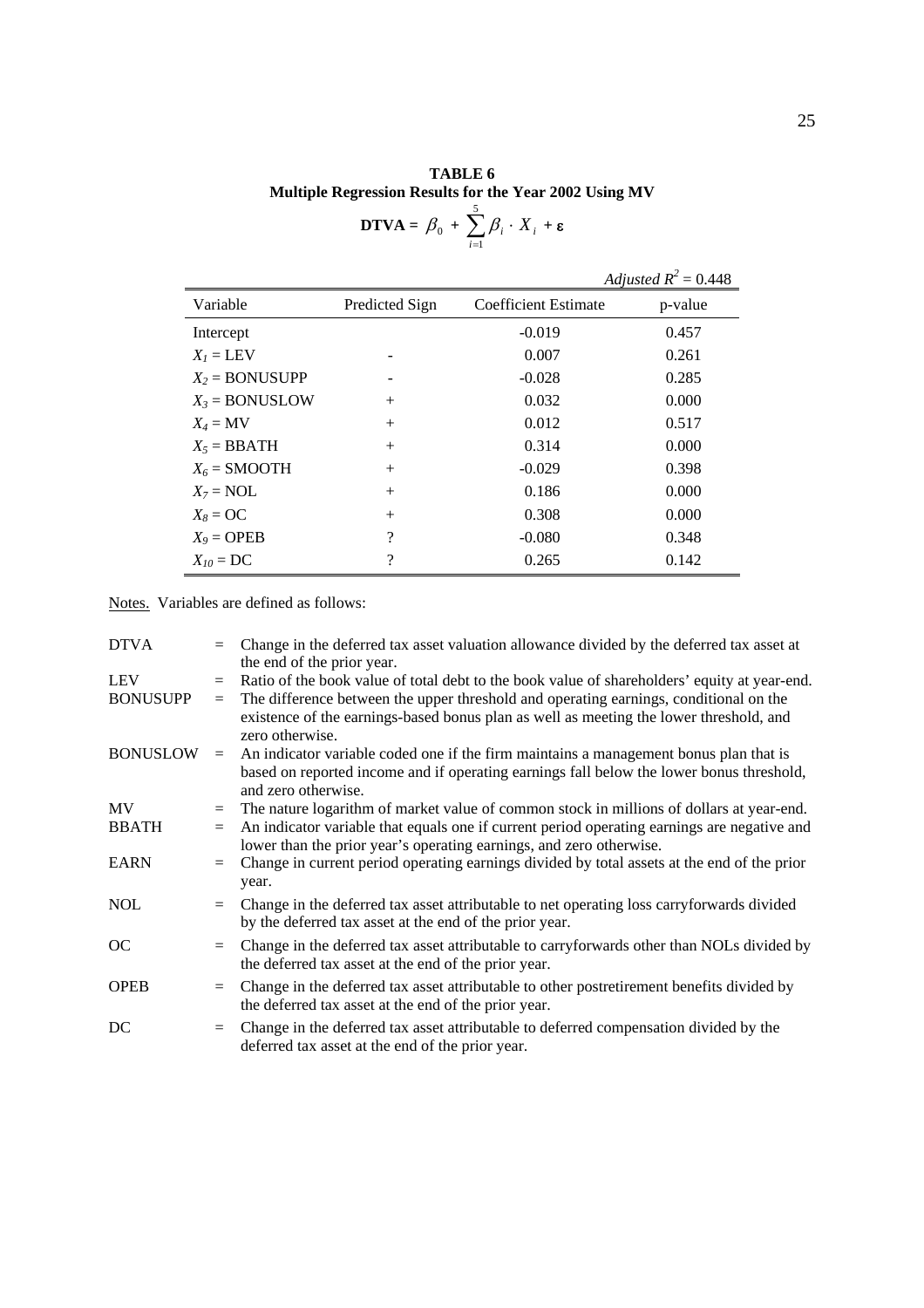**TABLE 7 Multiple Regression Results for the Year 2003 Using MV** 

$$
\mathbf{D} \mathbf{T} \mathbf{V} \mathbf{A} = \beta_0 + \sum_{i=1}^{5} \beta_i \cdot X_i + \varepsilon
$$

*Adjusted*  $R^2 = 0.472$ 

| Variable             | Predicted Sign     | Coefficient Estimate | p-value |
|----------------------|--------------------|----------------------|---------|
| Intercept            |                    | $-0.001$             | 0.879   |
| $X_i = \text{LEV}$   |                    | 0.015                | 0.365   |
| $X_2 = BONUSUPP$     |                    | $-0.045$             | 0.195   |
| $X_3 = BONUSLOW$     | $^{+}$             | 0.028                | 0.000   |
| $X_4 = MV$           | $^{+}$             | 0.009                | 0.297   |
| $X_5 = \text{BBATH}$ | $^{+}$             | 0.313                | 0.000   |
| $X_6$ = SMOOTH       | $^{+}$             | 0.054                | 0.265   |
| $X_7 = \text{NOL}$   | $^{+}$             | 0.367                | 0.000   |
| $X_8 = \text{OC}$    | $^{+}$             | 0.159                | 0.004   |
| $X_9 = \text{OPEB}$  | $\overline{\cdot}$ | $-0.052$             | 0.390   |
| $X_{10} = DC$        | $\gamma$           | 0.328                | 0.026   |

| <b>DTVA</b>            |            | Change in the deferred tax asset valuation allowance divided by the deferred tax asset at<br>the end of the prior year.                                                                                                                                                                            |
|------------------------|------------|----------------------------------------------------------------------------------------------------------------------------------------------------------------------------------------------------------------------------------------------------------------------------------------------------|
| LEV<br><b>BONUSUPP</b> | $=$<br>$=$ | Ratio of the book value of total debt to the book value of shareholders' equity at year-end.<br>The difference between the upper threshold and operating earnings, conditional on the<br>existence of the earnings-based bonus plan as well as meeting the lower threshold, and<br>zero otherwise. |
| <b>BONUSLOW</b>        | $=$        | An indicator variable coded one if the firm maintains a management bonus plan that is<br>based on reported income and if operating earnings fall below the lower bonus threshold,<br>and zero otherwise.                                                                                           |
| MV                     | $=$        | The nature logarithm of market value of common stock in millions of dollars at year-end.                                                                                                                                                                                                           |
| BBATH                  | $=$        | An indicator variable that equals one if current period operating earnings are negative and<br>lower than the prior year's operating earnings, and zero otherwise.                                                                                                                                 |
| EARN                   | $=$        | Change in current period operating earnings divided by total assets at the end of the prior<br>year.                                                                                                                                                                                               |
| NOL                    | $=$        | Change in the deferred tax asset attributable to net operating loss carry forwards divided<br>by the deferred tax asset at the end of the prior year.                                                                                                                                              |
| <b>OC</b>              | $=$        | Change in the deferred tax asset attributable to carryforwards other than NOLs divided by<br>the deferred tax asset at the end of the prior year.                                                                                                                                                  |
| OPEB                   | $=$        | Change in the deferred tax asset attributable to other postretirement benefits divided by<br>the deferred tax asset at the end of the prior year.                                                                                                                                                  |
| DC                     | $=$        | Change in the deferred tax asset attributable to deferred compensation divided by the<br>deferred tax asset at the end of the prior year.                                                                                                                                                          |